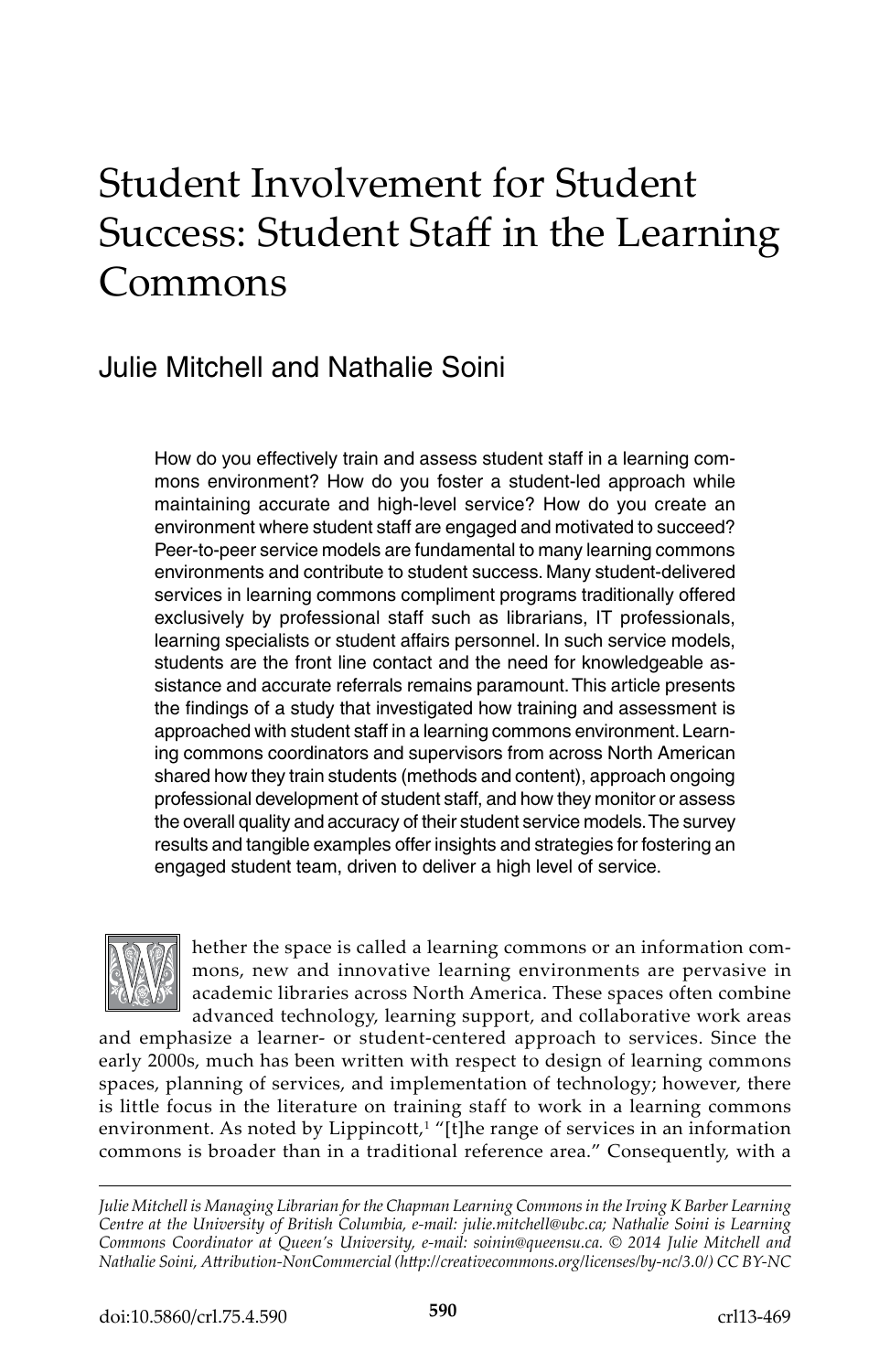broader range of services in place, there are broader training requirements for learning commons staff.

The Queen's University Learning Commons and the University of British Columbia's (UBC) Chapman Learning Commons each have a long history of employing students to deliver exceptional service in support of student academic success. Since 2002, UBC's Chapman Learning Commons has hired a core team of students to offer learning technology support and referral to library and learning support services, including reference and circulation; tutoring; writing support and peer academic coaching. Since 2005, the Queen's Learning Commons has hired a team of students to offer technical support and referral to all Learning Commons partners, including the Library, IT Services, the Writing Centre, Learning Strategies and the Adaptive Technology Centre. Both Queen's and UBC train new students each year to provide help and answer questions at a central desk, and librarians at both institutions have struggled in developing a comprehensive training program that would prepare students for the diverse and complex questions that they receive at their service desk. In developing and evolving their training programs, many questions arose, such as: What are the core training areas that learning commons students should receive? What are the best methods for delivering training? How can we maintain high-quality service and provide adequate support to ensure questions are answered accurately?

To answer these questions, the learning commons librarians at Queen's and UBC collaborated on an exploratory study to identify the trends with respect to student hiring, training, and staffing in learning commons across North America. This initial study was meant to build on the professional experiences of the authors and to identify future research in this field. The following paper presents findings from this research study, which explores the standard topics of student training; the format and frequency of training; staffing models; and strategies that supervisors use to ensure the accuracy of information provided by student staff. The findings of the research suggest that, although learning commons environments differ in many respects, there is a commitment to high-quality training and support of student staff, as well as common content areas with respect to training. Whether you are developing a new training program for your learning commons or hoping to reinvigorate an existing training program, the results from this study provide useful insights for delivering training to and working effectively with student staff teams.

#### **Literature Review**

The concept of hiring student staff is not unique to learning commons—there is a long history in the academic library environment of employing student workers to staff service desks. Faix et al. highlight a 1975 article in *College and Research Libraries* outlining the results of a survey indicating that use of nonprofessional staff at the reference desk was common.<sup>2</sup> Stanfield and Palmer note that literature in the late 1960s and 1970s indicate a willingness to allow student workers to take on more sophisticated tasks at the reference desk.<sup>3</sup> A commonly cited article is one by Heinlen, asserting that certain references duties could be successfully performed by student assistants who were properly trained and supervised.<sup>4</sup>

As early as the 1950s, evidence of peer leadership on university and college campuses is also documented in the student services literature, originating with students working in residence life and orientations.<sup>5</sup> In an article on the emergence of peer education and peer leadership roles in student services, Ganser and Kennedy review the extensive history of undergraduate students serving in peer leader roles within higher education. In addition to documenting the origins of peer leadership, the article highlights evidence regarding the positive impact of these roles on student success,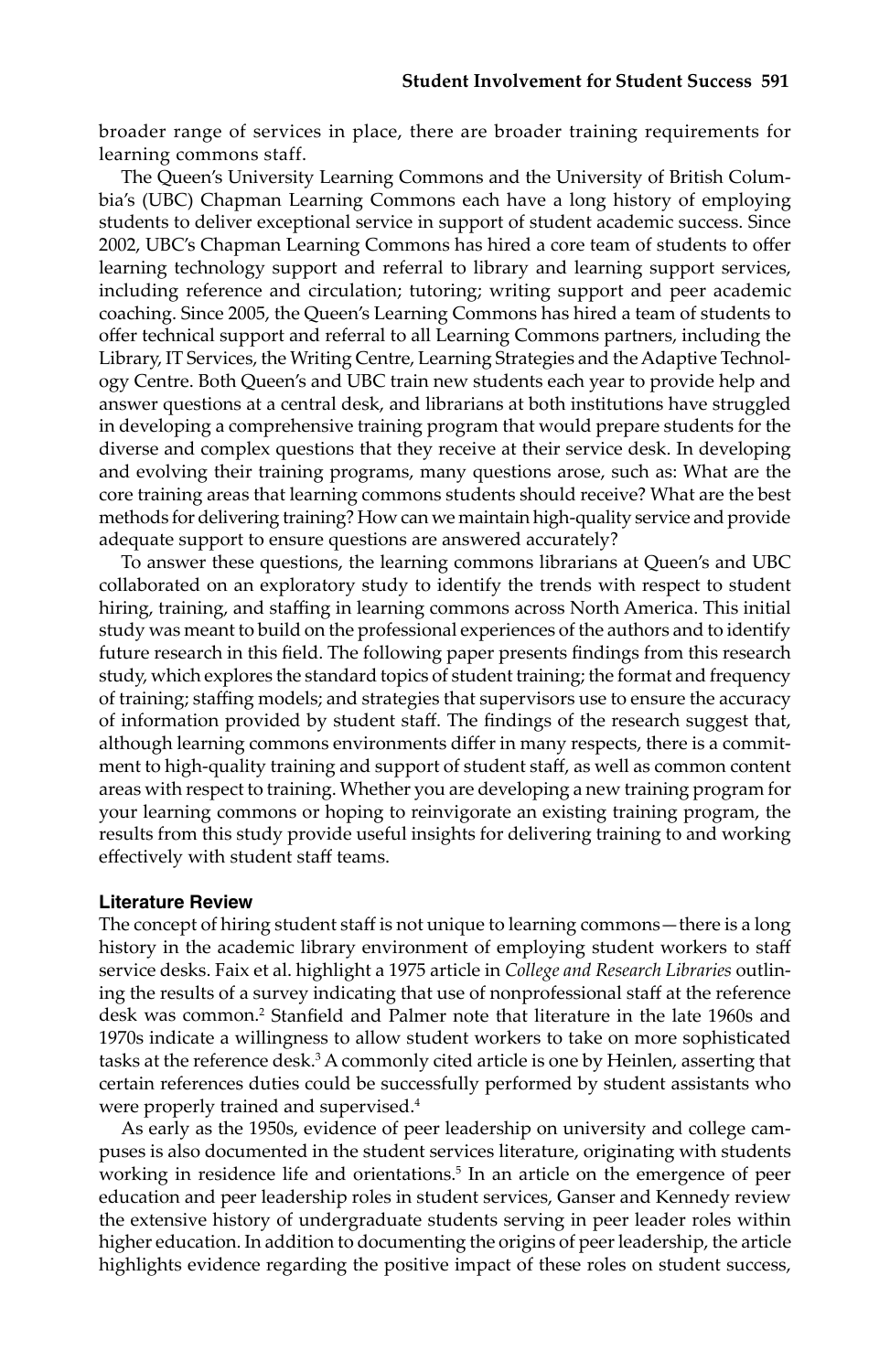including "increased satisfaction, persistence and retention, social development and academic performance."<sup>6</sup>

While the literature on training learning commons student staff is limited, there are many articles pertaining to working with students in academic libraries and other campus environments that offer insights relevant to working with student staff in a learning commons. By reviewing the library and student affairs literature, the benefits, challenges, and common training approaches to working with student staff and peer leaders are highlighted and ideas emerge for training and working effectively with learning commons student staff specifically.

#### **Benefits of Student Staff Teams**

A typical approach in an academic library is to staff the reference desk with trained paraprofessionals and student workers who are capable of answering basic library and directional questions and will refer complex questions to a librarian.7 The advantage of this approach, often highlighted in library literature, is that less complex questions are screened by student and paraprofessional staff first, thereby freeing up librarian time to offer higher-quality reference for in-depth queries.<sup>8</sup> Student staff are also available to work later, allowing the library or learning commons to be open extended hours beyond the typical workday of a professional staff member.

Another benefit to hiring student staff, as highlighted in the literature, is the benefit of the peer-to-peer model. Multiple articles on peer-to-peer service in a learning commons environment acknowledge that students are often more comfortable approaching fellow students than a professional or authority figure for assistance.<sup>9</sup> In fact, even as early as 1970, Young noted that "some students were able to relate more effectively to a peer than to a professional."10 Similarly, Cuseo notes that "peers may elicit involvement of freshman students more effectively because they are not perceived as intimidating as authority figures."<sup>11</sup> Peer-based support or peer leadership is the foundation for many learning commons service models, and, as noted by O'Neil and Comley, "[t]he trend of university libraries moving to information or learning commons appears in many cases to have been accompanied by an expansion of the role of student employees."12

Looking beyond the library literature, student affairs or student services research offers important insights for fully understanding the benefits of peer leadership. As noted by Shook and Keup, the benefits of peer leadership are three-fold: peer leadership positively impacts the students the peer leaders work with, the peer leaders themselves, and the institution as a whole.<sup>13</sup> For example, from the student perspective, peer leaders are closest to the student experience and may notice issues sooner than professional staff. And when provided with thorough training, peer leaders can be an expert source of referral for fellow students. Peer leaders can assist fellow students in finding their niche on campus, discover new opportunities, and connect them with friends, support groups, and resources that reduce the stress of transition to university life.<sup>14</sup>

From the peer leader's perspective, these roles encourage engagement and involvement with the campus community; create a greater sense of awareness around resources; create meaningful interactions with peers, staff, and faculty; and create a stronger sense of belonging and a desire to persist.<sup>15</sup> The benefits for the students in peer leadership positions may also extend beyond the university, as evidence indicates "employers and corporate recruiters place considerable weight on student extracurricular involvement during college, particularly leadership positions, in making hiring decisions."<sup>16</sup> From the perspective of the institution, peer leadership can provide a cost-effective solution to meet demands for student assistance on a large campus, it can be a valuable channel for dissemination information to the campus community, and it can contribute to persistence and completion at college or university.<sup>17</sup> The importance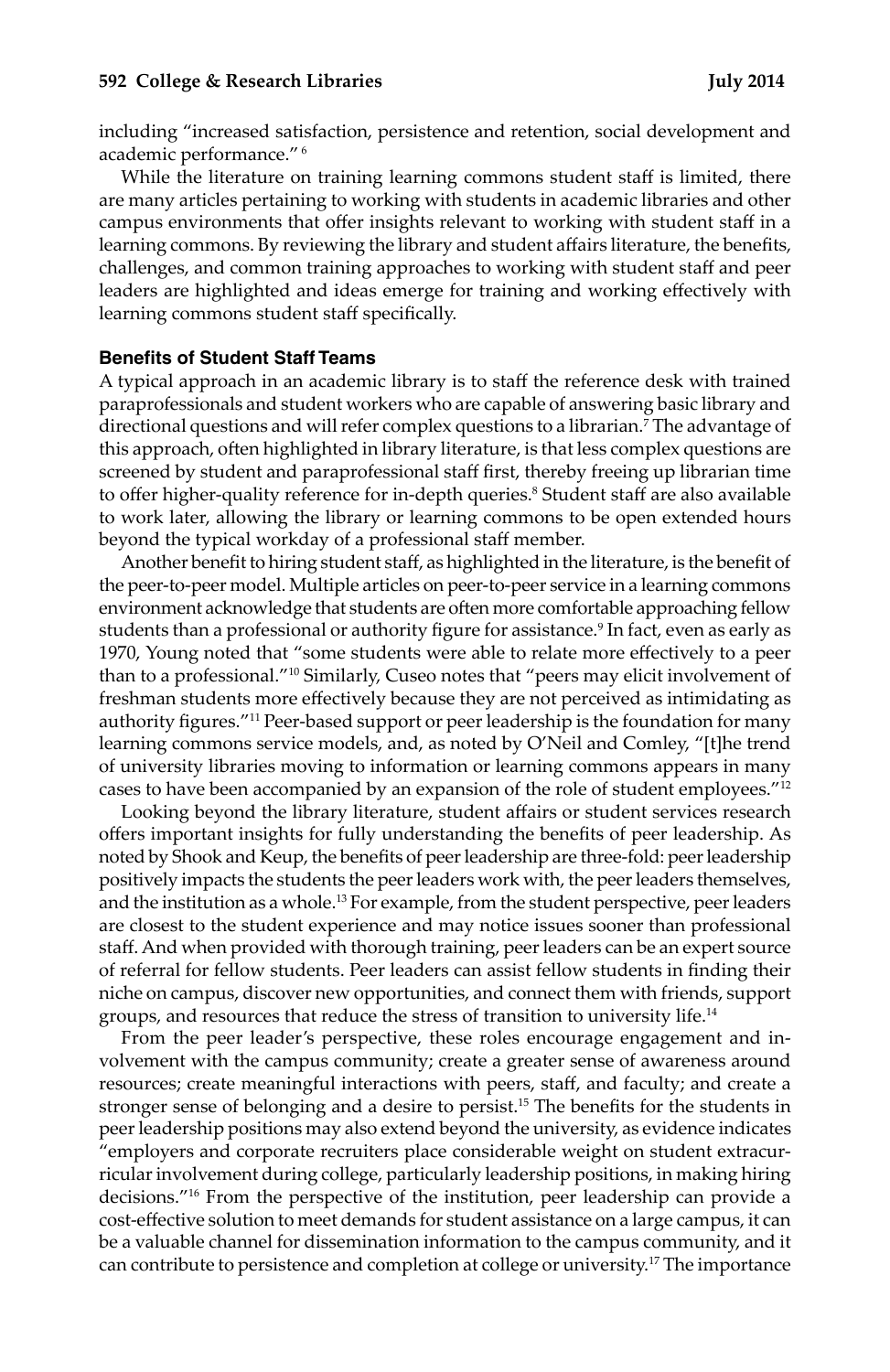of peer leaders to the institution is captured succinctly by Sullivan, who notes that "[s] tudents, as individuals and in groups, are not only the recipients of our services but also critical partners in the achievement of institutional goals."18

As noted by Astin,<sup>19</sup> holding a part-time job on campus (such as a peer leader in a learning commons) is an important factor that impacts student retention. Astin argues that this is due to the level of student involvement created by such jobs, since spending more time on campus results in increased likelihood of connecting with other students, faculty members, or staff. Astin's highly influential Theory of Student Involvement argues that the greater the student's involvement in college, the greater the impact on student learning and personal development.<sup>20</sup> While part-time jobs may reduce the discretionary time available to students to study, Pascarella and Terenzini note that, for many college students, employment may provide "a context in which [students] can acquire efficient organizational skills and work habits."21

As documented in the library and student affairs literature, there are numerous benefits to working with student staff and engaging the peer leadership model in supporting students. Employing students frees up librarian time, allows the library to be open later, and provides benefits to students, peer leaders, and the institution overall.

### **Challenges with Student Staff Teams**

While there are many benefits of hiring students in a library or learning commons, there are also many challenges, primarily due to the relatively high turnover of student employees. With respect to their student assistant program at Victoria University Library, O'Neil and Comley note that "the cycle of recruitment, induction and turnover; and integration of student employees into the main business of the organization" can be a challenge for student assistant programs.<sup>22</sup> Similarly, with respect to their student assistant program at Valparaiso University, Connell and Mileham point out that "[s] tatistics show a committed student staff after hiring but graduation, internships, and semesters spen<sup>[t]</sup> studying abroad results in a relatively high turnover.<sup>"23</sup> The high turnover of student staff in a learning commons environment has implications for training—the duration, frequency, and format of training are all important points to consider in shaping a training program when students may only be around for a semester, an academic term, or a year.

Other issues that stem from hiring students are highlighted by Stanfield and Palmer, such as financial aid budgets, unions, retention, punctuality, attendance, and students socializing with friends while on shift.<sup>24</sup> Faix et al. echo the issue about funding and budgets with regard to keeping student staff and for consistent staffing at the desk.<sup>25</sup> While budget issues will remain an ongoing concern in today's economy, issues such as punctuality, attendance, and student staff professionalism at the desk can all be addressed by developing well-designed training programs and creating a supportive work environment for student staff.

As documented in the student affairs literature, another challenge in working with student staff is the issue of overcommitment of the peer leaders. While the benefits of these positions are well documented, these benefits decrease if students are involved to the point of overcommitment. For example, as noted by Ganser and Kennedy, the 2009 National Survey of Peer Leadership showed that students held between two to three peer leadership positions during their college career.<sup>26</sup> Further, 44 percent of respondents held more than one peer leader position at a time, while 8 percent held four or more simultaneously. While capacity of each student may vary, it is important for learning commons professionals to be mindful of other peer leadership commitments that student team members may have to avoid scheduling conflicts, overcommitment, and potential burnout of their student staff.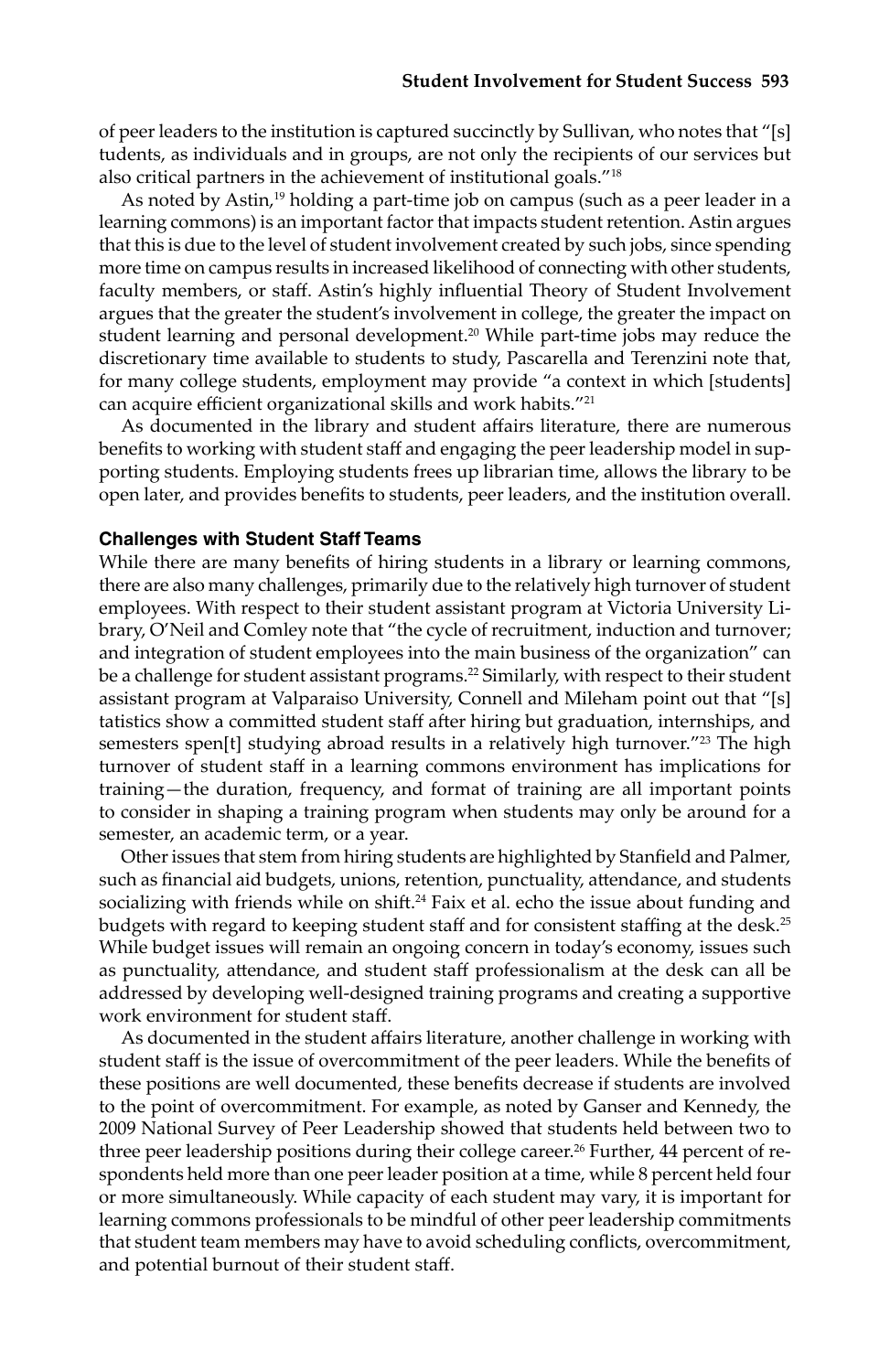#### **Approaches to Training Student Staff**

Much of the literature about student staff focuses on training students so that they may deliver a high level of service. Training student staff effectively is fundamental to the success of a learning commons service point, where students are often the primary contact with patrons. As noted by Faix et al., undergraduate students are still developing as professionals and are "often not skilled researchers."<sup>27</sup> This is particularly notable given that service on a library or learning commons desk demands a high level of professionalism and often a sophisticated and diverse skill set to answer or even refer questions correctly. In an analysis of articles from the 1970s onward, Stanfield and Palmer observe a common theme that, if student workers were going to perform higher order tasks in libraries, "thorough and ongoing training [is] essential."<sup>28</sup> Connell and Mileham also observe that, in an "ever-evolving library … training is an ongoing project."29 In addition, with the expanded role of students in a learning commons environment, it is no longer common to have a librarian to whom to refer questions, and, with many learning commons open extended hours, students may be working alone. Given these circumstances, training students adequately is essential for ensuring quality service in a learning commons environment.

With the emphasis on the importance of training, how is it approached in library or learning commons environments? There are numerous books and articles that present how-to guides for hiring, training, and working with student staff in libraries. For example, Kathman's book *Managing Student Employees in College Libraries*<sup>30</sup> details how to approach training and orientation; create and implement policies; and evaluate student staff. A seminal article for many learning commons librarians is Borin's "Training, Supervising and Evaluating Student Information Assistants."<sup>31</sup> In her article, Borin outlines key skill areas to look for when hiring; critical topics to include in training; and approaches to supervision and evaluation. For example, supervisors need to note that:

... the student will not know how to recognize when a more complicated question is concealed within a general or directional question. The second, related, concern is that a student may not refer a question or ask for help when necessary. These concerns can be answered through a training process that focuses on providing training in reference interview techniques.<sup>32</sup>

Overall, the theme that emerges from these books and articles is that thorough and well-designed training as well as ongoing feedback and supervision of student staff is essential for success of the students in the position and for ensuring a high standard of service delivery.

Although academic librarians and their staff appear to be the primary trainers of student staff in the learning commons, some of the literature points to the fact that certain learning commons are looking or should be looking to a cross-training approach for their students. The idea of cross-training means that more than one learning commons partner or other campus units contribute to and participate in the training of the student staff. Of particular interest is the example in Adams and Young's article, where they discuss their institution's cross-training experience with student staff in their learning commons at the Harrisburg University of Science and Technology in Pennsylvania. They explain that:

IT, library, and student services work in partnership to cross-train a group of students in customer service, basic information technology tasks such as assisting students with accessing the wireless network and printers, basic library skills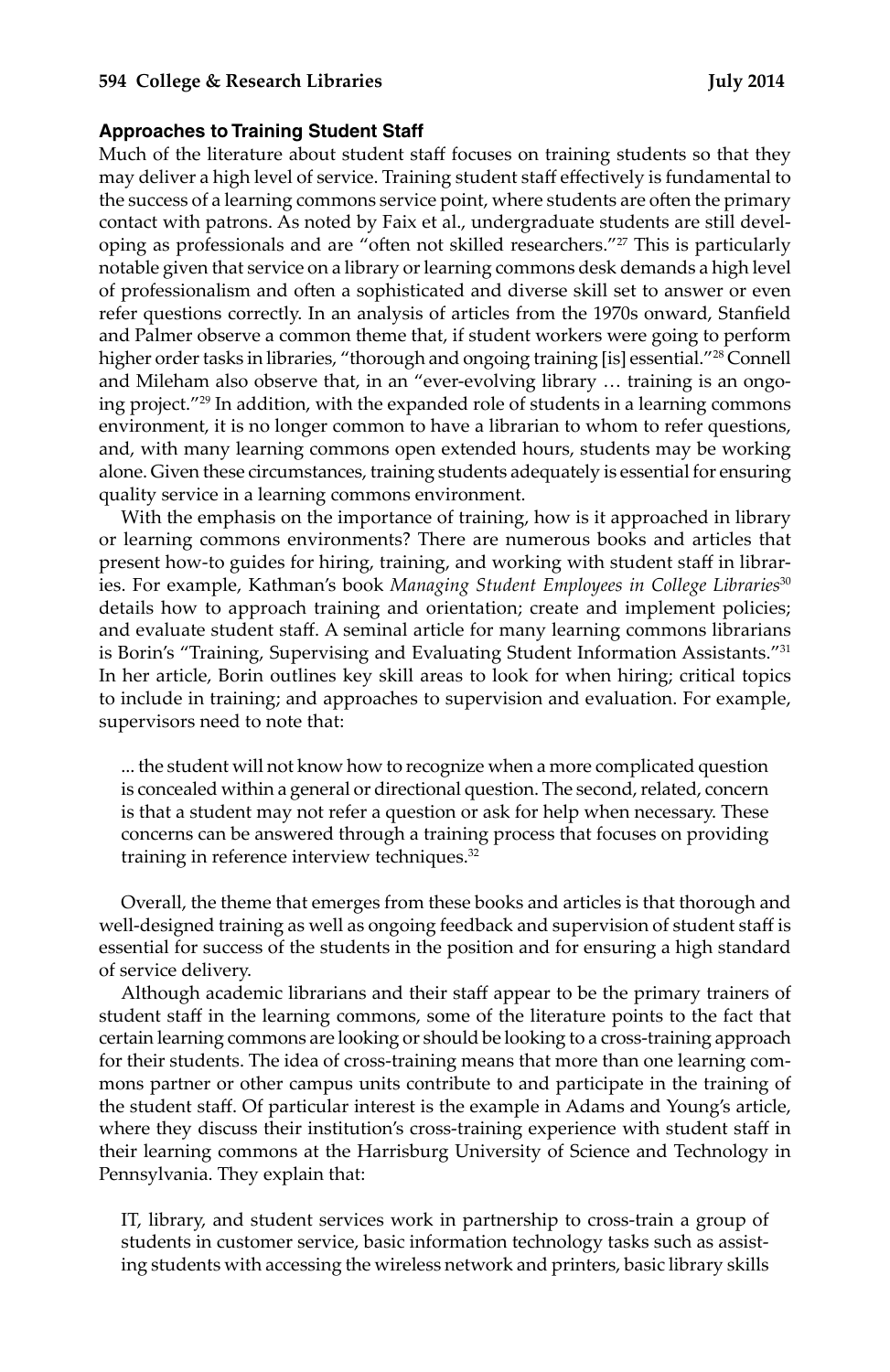such as searching the catalog, familiarity with searching the library's licensed databases, and academic skills such as avoiding plagiarism and citing sources.<sup>33</sup>

This particular program at Harrisburg is run by student services and is part of their "Model Student Program."<sup>34</sup> Other examples of cross-training can also be found in articles by Faix et al. and Stanfield and Palmer.<sup>35</sup> A cross-training approach that brings together multiple campus units may also help break down the "silos" that form at large academic institutions, lead to more accurate referrals, and facilitate a more seamless experience for students.<sup>36</sup>

An interesting result from the 2005 National Peer Educator Survey is that peer educators on average participated in seventeen hours of training and are trained on a variety of topics; however, some peer educators are speaking with students on topics for which they have not received training.<sup>37</sup> As noted by Shook & Keup, "[p]eer leaders serve most effectively in the capacity as a referral agent when they are provided appropriate training to refer their peer to the available campus resources and when this training regime models effective resource referral practices."38 Latino and Unite also emphasize that intentional and ongoing training is perhaps the most important aspect of a successful peer education program. $39$  In addition to the importance of providing thorough training, it is also important to acknowledge the benefits to the student leader in receiving such training. The extensive training that often occurs in many peer leadership programs in many ways mimics the content of first-year or freshman seminar courses by increasing knowledge of campus resources and strategies for student success such as note-taking, time management, library research, exam-taking, and communication skills. Extensive research supports that these freshman seminar courses help with student retention and academic success.40

Despite the emphasis in the literature on the importance of training student staff and peer leaders, the value of investing librarian time in training students may be overlooked by academic libraries in practice. Curran points out that:

Over the past 15 to 20 years of cutbacks and retrenchment, coaching and training, which used to be gratifying tasks, came to be viewed as onerous, timeconsuming "impositions" by academic librarians. Those being trained were likely to be part-time or student librarians who would leave the organization as soon as their contracts ended or when a permanent position became available elsewhere. Orientation, mentoring, counselling, training and sponsoring—crucial components of retention—all but disappeared in the flurry of daily working life. Academic libraries that have not revived these practices need to devote more time and energy to them.<sup>41</sup>

Curran's quote is particularly important for learning commons librarians, coordinators, or supervisors who may need to advocate for resources to support training student staff, particularly with shrinking library budgets. Training students can be a significant time investment and is an ongoing process of coaching, mentorship, and skilled supervision. Stanfield and Palmer remarked that "[l]ibrarians must consider an investment in time to plan for new and different models of service that involve student workers more deeply, and for training student workers in ways that will lead them in the direction of performing higher order tasks in reference and information services."42

While select examples and models exist in the literature with respect to training students to work in a learning commons environment, many questions remain that have implications on training. For example, what level of student is typically hired to staff a learning commons service desk (undergraduate, graduate, both)? Are there common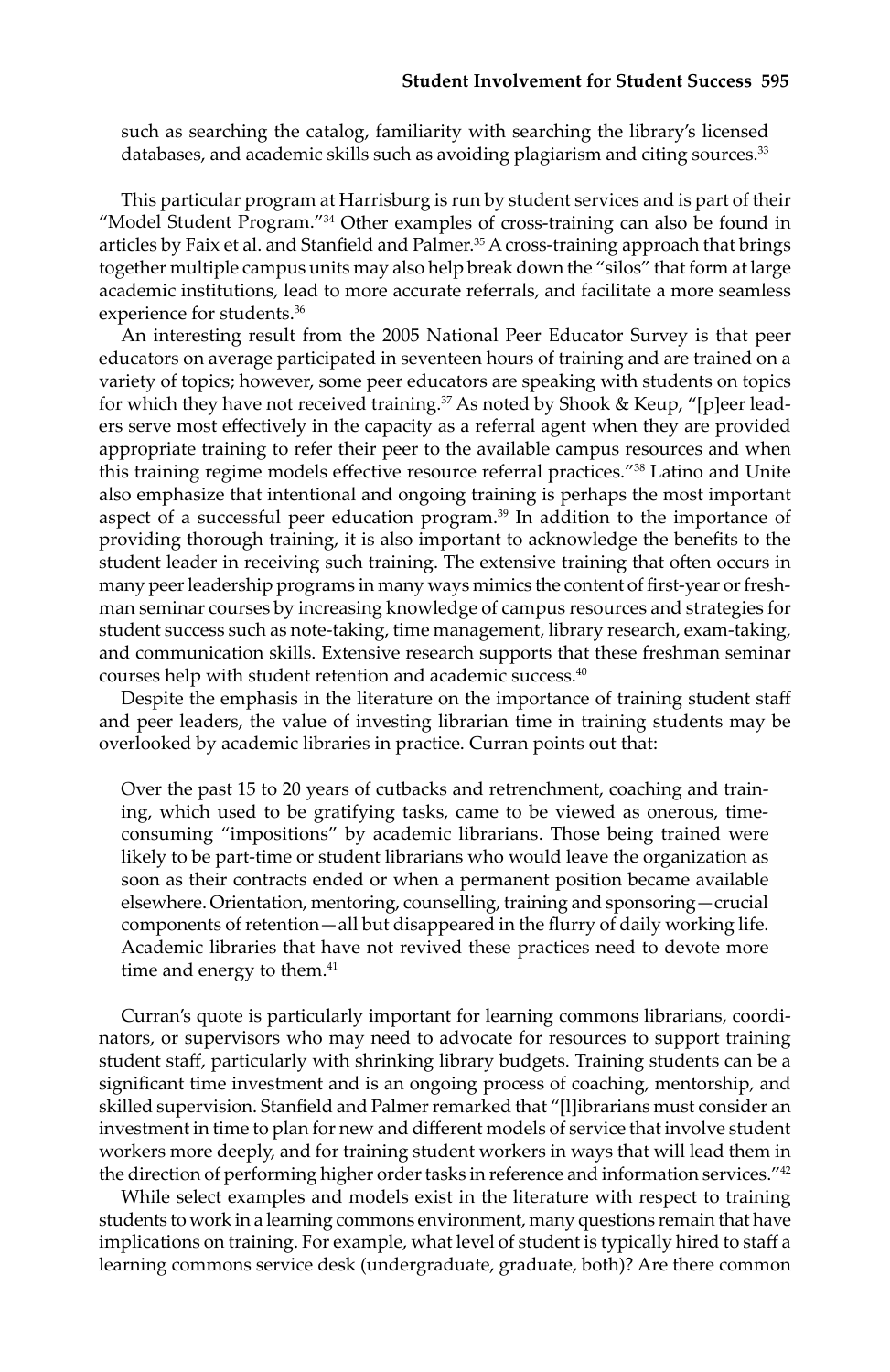training content areas for learning commons? Are there common sizes to staff teams? Given that many learning commons programs are still emerging, identifying the gaps in the literature and seeking answers can provide hiring, training, supervision, and assessment models for new learning commons librarians, coordinators, or supervisors. It can also help those looking to improve their learning commons training program.

#### **Methodology**

The purpose for this research project was to conduct an initial exploration around student hiring and training in learning and information commons in Canada and the United States. The intent of the survey was to learn more about training student staff who offer information at a desk as well as evaluate the success of student programs who offer this kind of help.

The research began by submitting a proposal for ethics approval at Queen's University. Before submitting the research study for ethics approval at Queen's, the authors consulted the Assessment Librarian at UBC Library to ensure that the respondents were guaranteed anonymity and that the questions of the survey were not misleading or unclear. The ethics committee at Queen's approved the survey in May 2011.

The survey (see Appendix A for a copy of the survey) was distributed to two listservs: CAN-LC (Canadian Learning Commons), which has 208 subscribers (mostly from Canada); and the American Library Association's Infocommons-L, which has 849 subscribers. The survey was addressed specifically to learning (or information) commons supervisors, coordinators, or librarians. Notable limitations to the approach of sending to these two listservs include that each list could have several members of a single learning/information commons and there is likely overlap in the subscriber base between the lists. Without access to the subscriber list, however, neither of these limitations could be examined further. The survey was sent on September 30, 2011, and remained open until Friday, October 17, 2011. A reminder was sent halfway through this time period. In our letter of intent for the survey, we indicated that the respondents did not need to identify themselves, but we did ask if they could answer the questions as frankly as possible. The respondents had the opportunity to withdraw without prejudice at any time with no adverse personal effect. The complete letter of intent is included in Appendix B.

#### **Survey and Results**

The results analysis includes answers from all respondents who took the Learning/Information Commons Student Staff survey in the 27-day period from Friday, September 30, 2011, to Thursday, October 27, 2011. Sixty-four completed responses were received.

Question 1 of the survey asked respondents to indicate whom they hire as student staff. The intention was to learn what level and type of university students are hired by learning commons and if there was consistency across different learning commons. Respondents could check all categories that applied. From the sixty-four respondents, 92 percent indicated that they hired undergraduate students, 53 percent indicated that they hire graduate students, 14 percent indicated that they hired students in library school, and 8 percent indicated "other." Results are illustrated in figure 1.

There were four responses in the "other" category, indicating that respondents hired college students; "ILRC Interns"; currently enrolled students; and second- and thirdyear technology institute students in their learning/information commons.

The second question asked respondents what method or format they used to train their student staff. Survey participants were asked to select the option(s) that applied to their training approach including in-person, peer-to-peer training, and online training. As shown in figure 2, 97 percent of survey respondents indicated that they deliver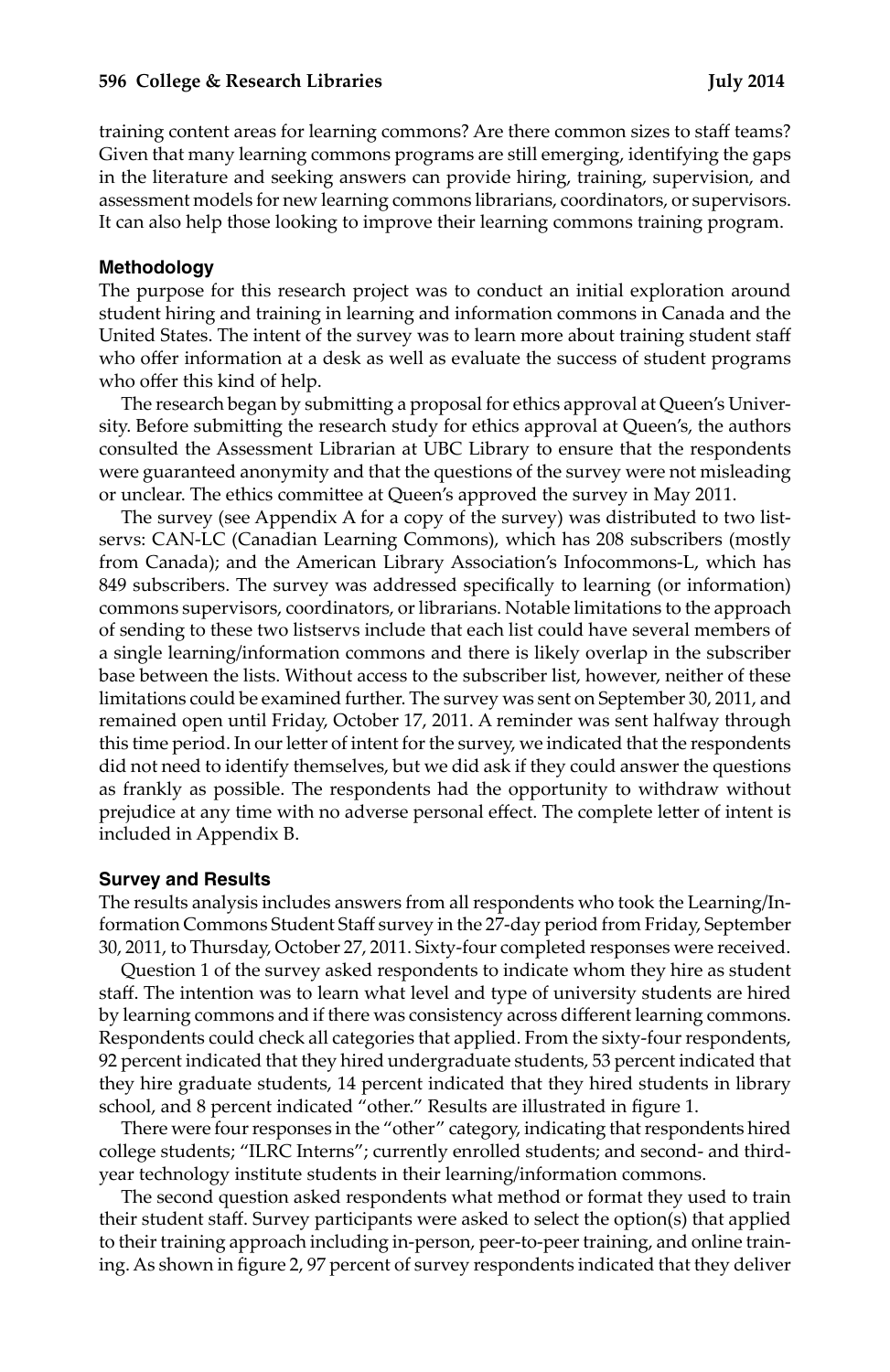

in-person training; 70 percent indicated they employed peer-to-peer training methods; and 34 percent used online training approaches.

The third question asked about the extent of training, in particular the number of days or hours of the training and if it was delivered beforehand or on the job. Responses to this question were open-ended. There were no clear trends in terms of the hours or length of training, with responses ranging from two hours to five days of formal training. Textual analysis of the responses showed some consistency in responses with respect to whether

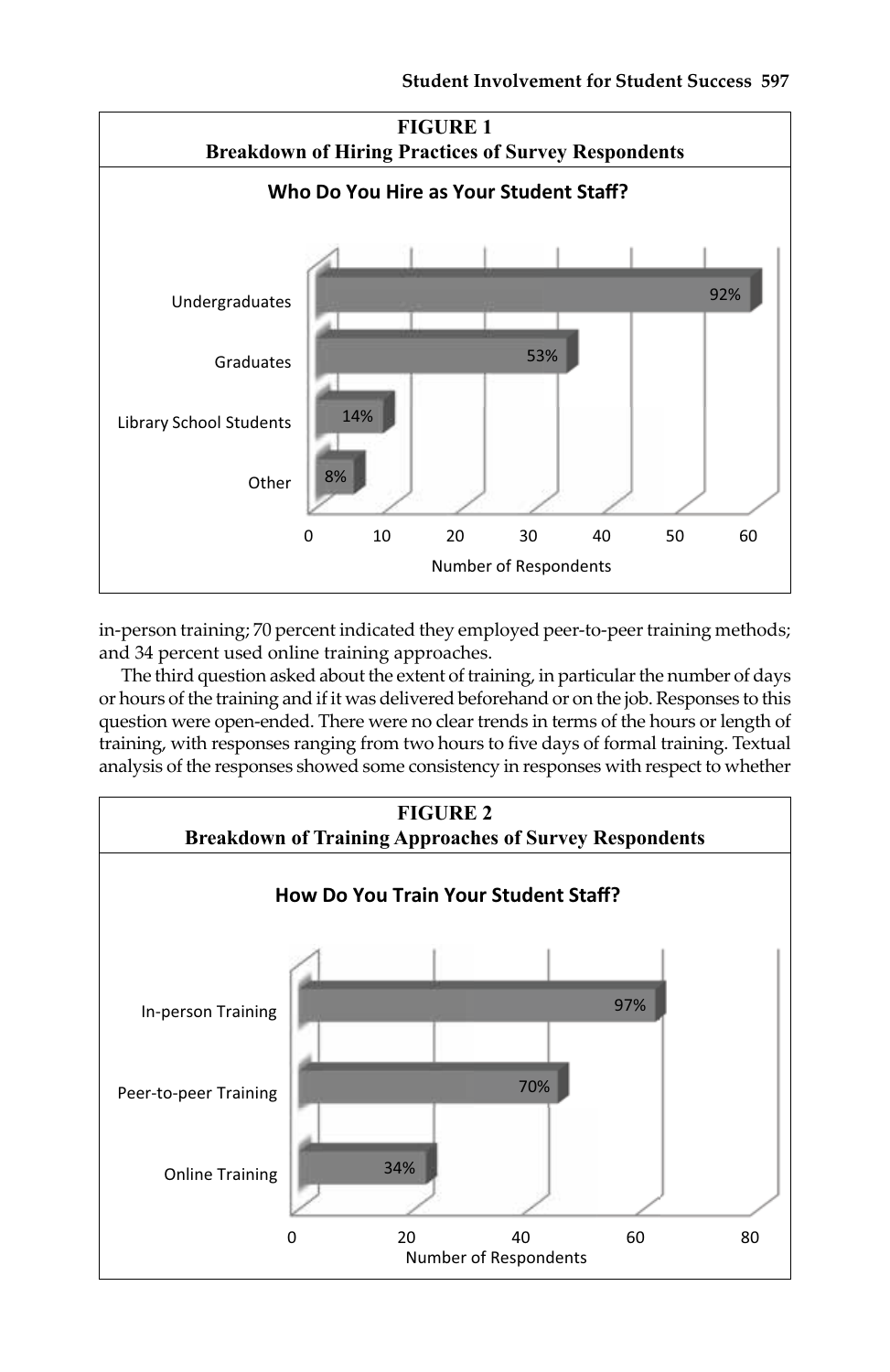

training was offered beforehand or on the job. As shown in figure 3, 40 percent of respondents mentioned that they offered formal training; 25 percent mentioned on-the-job training; and 27 percent mentioned offering a combination of formal and on-the-job training.

Question 4 asked participants to indicate the content of training from a list of options. Participants were asked to select all content categories that applied. The top three content areas of training for survey respondents were IT Support (72%), general campus information (59%), and library research skills (56%). Figure 4 below provides a breakdown of survey responses.

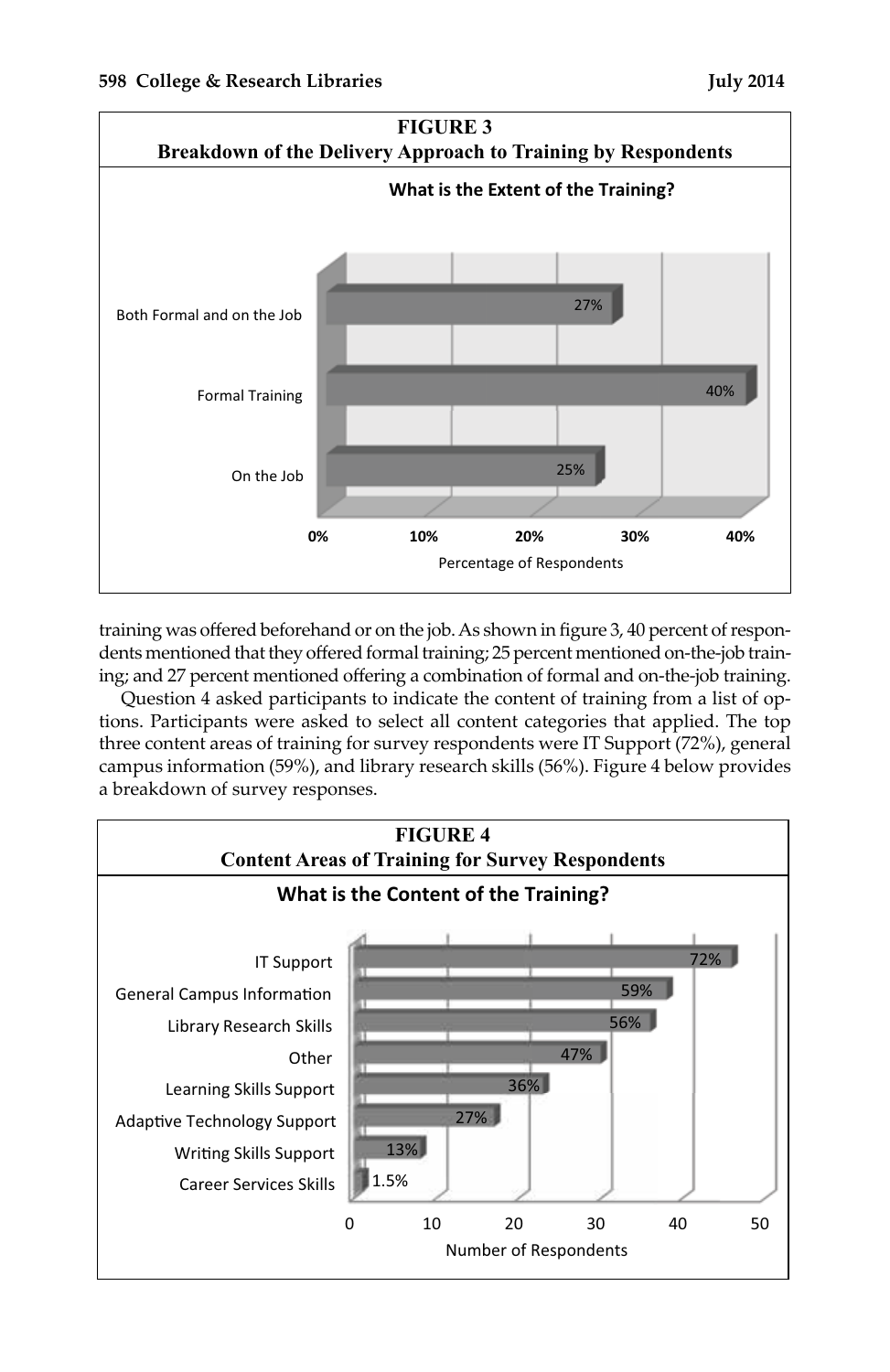For this question, the "other" category was the fourth most popular response. Responses in the "other" category included:

- Communication skills
- Customer service training
- Writing skills training
- Learning skills support
- Room scheduling
- Circulation duties
- Copyright

Question 5 was a follow-up to the previous question, asking if respondents provided refresher or advanced training after initial training. A total of 81 percent of respondents provided refresher training and 19 percent did not.

Those survey respondents who indicated that they provided refresher training in question 5 were asked to specify what type of follow-up or advanced training was offered and how often. Responses to question 6 were open-ended. Content analysis of the responses to the open-ended questions was performed and involved examining responses, identifying themes, and assigning a score each time the theme was mentioned. Analysis of the responses revealed the following trends:

- 20 percent of respondents mentioned refresher training taking place in weekly or biweekly staff meetings
- 18 percent mentioned training once or twice per semester
- 14 percent mentioned continuous training on the job, as required
- 6 percent mentioned formal workshops offered throughout the term
- Training focused on topics covered in question 4, such as IT support, general campus information and library research skills

The seventh question of the Information/Learning Commons Student Staff Survey asked respondents to indicate how they ensured that questions are answered accurately by their staff. Responses to this question were open-ended. Content analysis of the responses to question 7 revealed the following trends:

- 27 percent of respondents mentioned pairing students with senior students or professional students
- 24 percent mentioned informal observation
- 14 percent mentioned training
- 14 percent mentioned satisfaction surveys or customer feedback
- 5 percent mentioned end-of-shift reports
- 10 percent mentioned referral
- 10 percent mentioned that they have no mechanism for ensuring accuracy of responses

Question 8 of the survey asked respondents to indicate if they hold regular staff meetings to review staff problems, issues, and questions with their team. Nearly three quarters (73%) of respondents hold regular staff meetings; 27 percent do not.

To learn if there were any trends with respect to staff size of information/learning commons teams, question 9 asked participants to indicate how many students are employed by their commons. Answers to this question were open-ended and ranged from zero to 150 students. Analysis of the responses revealed that 39 percent of survey respondents employ one to fifteen students; 29 percent employ sixteen to thirty students; and 17 percent employ thirty-one to forty-five students. Figure 5 provides a breakdown of responses.

The average staff size across all survey responses was twenty-nine team members. Respondents indicating a staff size of twenty-five or more were responding on behalf of multiple programs within a learning commons environment (examples: writing center, tutoring, IT help desk).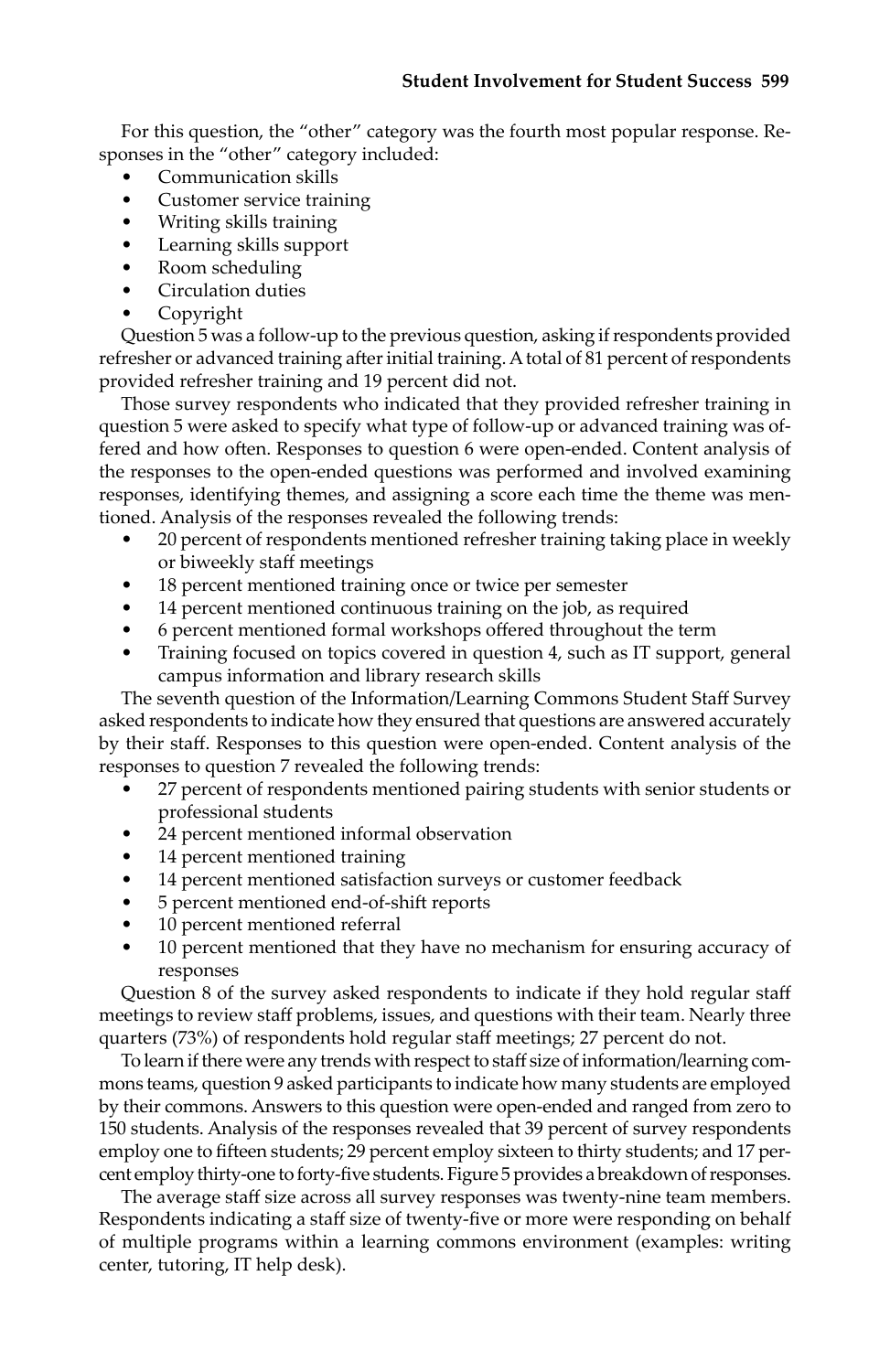

Question 10 asked survey respondents to indicate how many hours student staff in their learning commons work each week. As with question 9, survey responses were open-ended and varied significantly. Weekly hours ranged from one hour to thirty-five hours per week. An analysis of the responses revealed that 37 percent of student staff work six to ten hours per week and 37 percent work eleven to fifteen hours per week. Notably, where a range of hours were provided, a mean was calculated for the purpose of creating a chart to show the trends in responses (see figure 6).

Further analysis of results from question ten, showed the following trends:

• 52 percent of respondents reported fifteen hours per week or higher

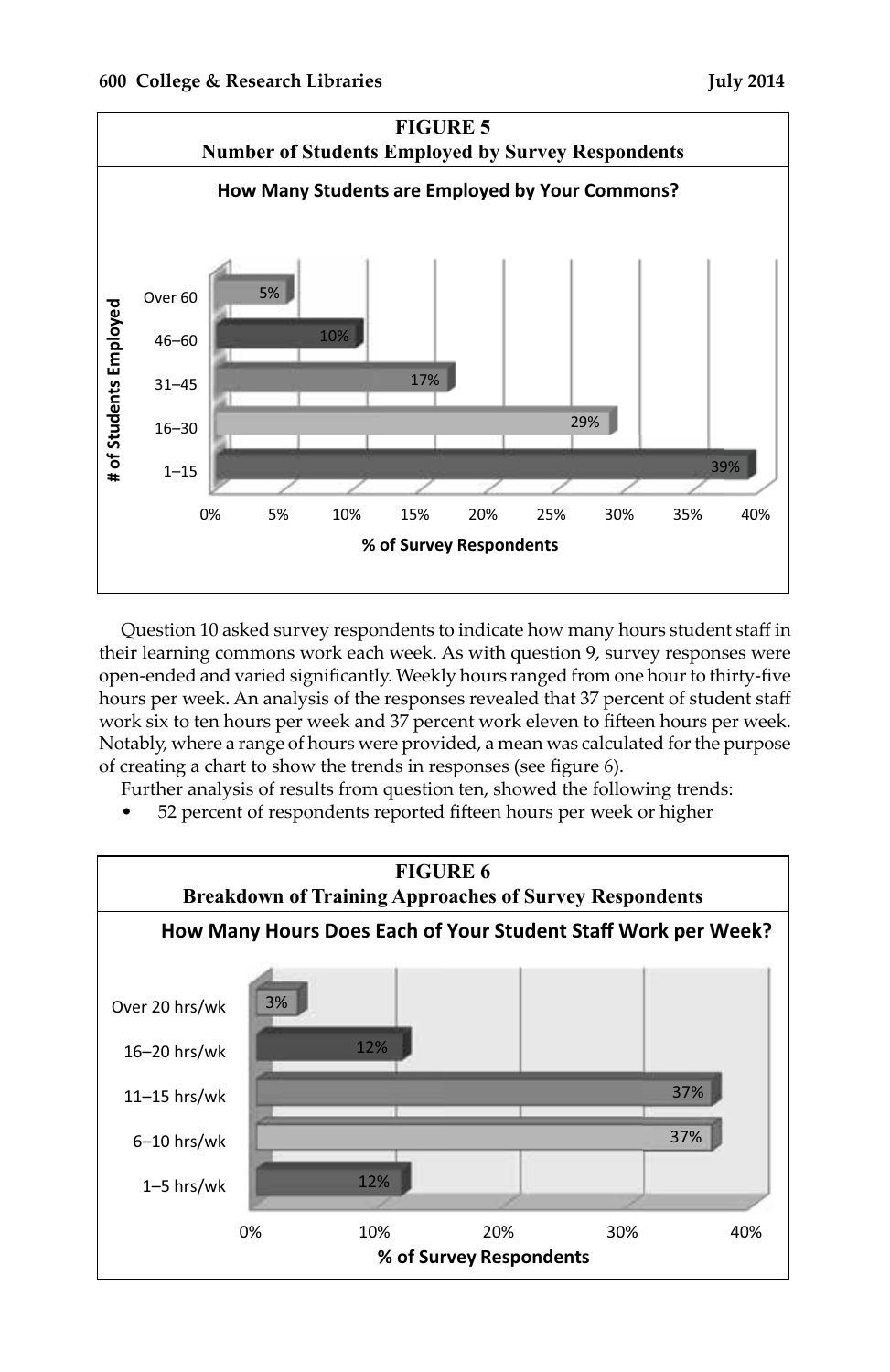- 48 percent of respondents provided a range of hours
- 30 percent of respondents reported a range of ten or more hours

Question 11 asked respondents if their student staff worked all year (twelve months) or just during the academic year. Responses were open-ended. Analysis of responses indicated that 63 percent of student staff worked all year (twelve months) and 37 percent work the academic year only.

The final question of the survey asked respondents if they had additional comments. Responses were open-ended. Twenty-one survey participants provided comments. Survey comments highlighted the following:

- A need for more training for student staff
- The importance of clear policies, procedures, and guidelines
- The challenges and importance of screening and selection

Many respondents indicated multiple student groups (managed by different supervisors) working from their commons

That students appreciate the peer-to-peer support

The respondents are exploring cross-training as an option

Staff size and multiple partners in a learning commons environment

#### **Discussion**

While results from the study provide useful insight into how many learning commons work with their student staff, it is important to note the relatively low sample size. The sample size of 64 respondents means the data cannot claim to be representative of learning commons across North America. It should also be noted that using the CAN-LC (Canadian Learning Commons) and the American Library Association's Infocommons-L listservs to solicit responses inherently provides a convenience sample, which also limits the generalizability of results. Despite these limitations, the study provides groundwork for future research and a starting point for discussion around working with student staff in a Learning Commons environment. The discussion weaves in the local experiences of the authors to provide examples and details from two Learning Commons with over a decade of experience with student-led programs.

Given that many learning commons environments focus on first-year or undergraduate student support and emphasize the peer-support model, it is not surprising that 92 percent of survey respondents indicated that they hire undergraduates. What seems to set learning or information commons environments apart from traditional reference desks in academic libraries is the low percentage of library school students hired. Survey respondents indicated that only 14 percent hired library school students. The reason could be that they were answering on behalf of programs that do not require that expertise (that is, writing centers or tutoring programs); could indicate that they do not have library school students available; or could point to hiring practices emphasizing undergraduate peer support rather than library-focused expertise on the desk. An important limitation to note is the lack of demographic data about the institution, specifically if the institution has a Library and Information Studies program. Such information would provide a much richer set of data from which to analyze the results from question 1. Both the Queen's Learning Commons and UBC's Chapman Learning Commons hire almost exclusively undergraduate students. The motivation for this practice stems from the emphasis on, and recognized benefits of, the peer support model. At UBC's Chapman Learning Commons, while library school students are available, experience demonstrates that undergraduate students are better suited to the role since the focus of services is on first-year support. Undergraduate students are closer to this experience and better equipped to offer approachable, peer-to-peer support.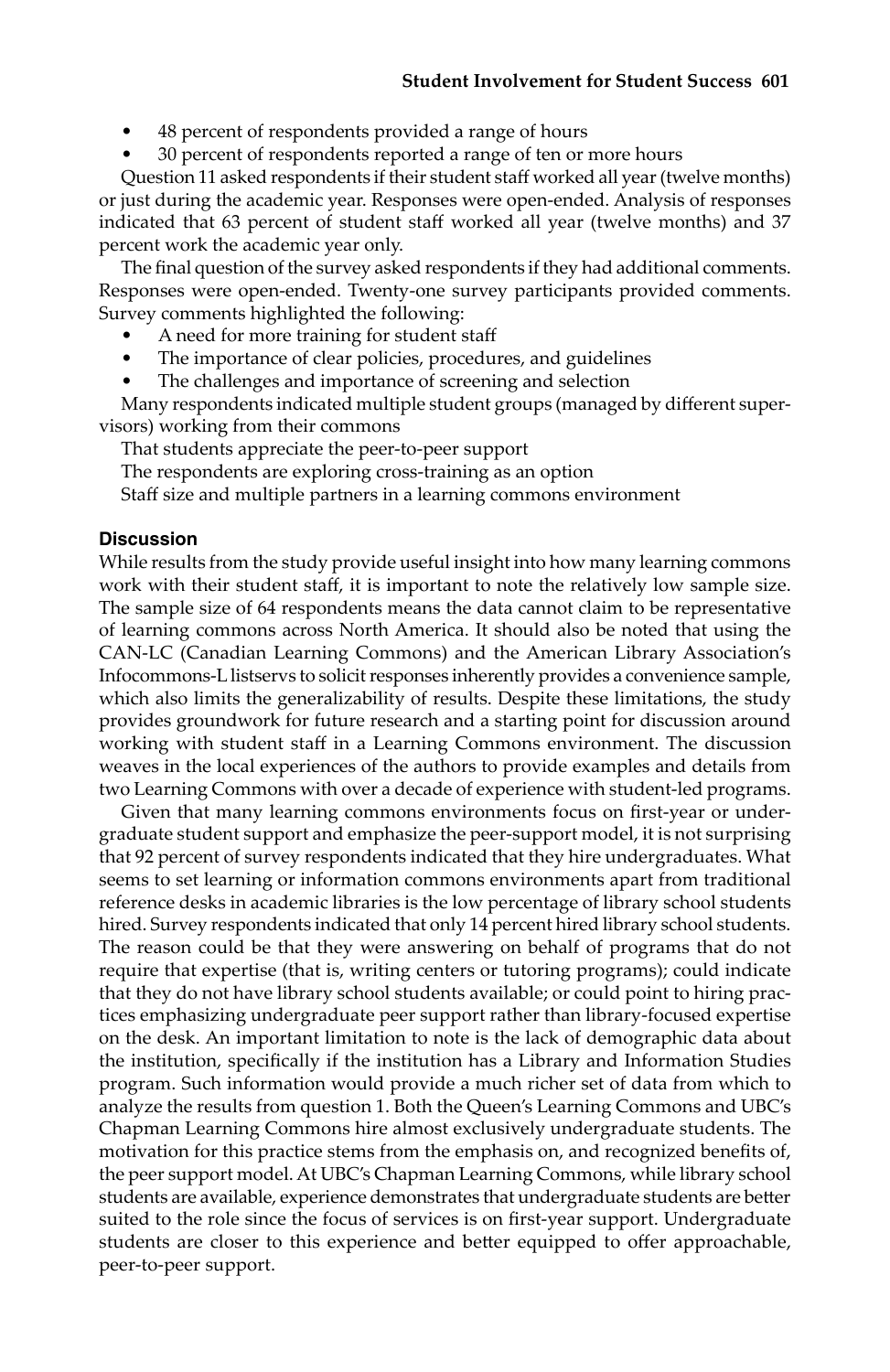Looking at training practices indicated by survey respondents, peer-to-peer and inperson training were the most popular answers. With the importance of the peer-support model in a learning/information commons environment, it is encouraging to see that 70 percent of respondents indicated peer-to-peer training as a preferred approach. While some supervisors, coordinators, and librarians may have concerns about the quality of training offered by student staff, the authors have found that, by creating effective training manuals, modules, lessons, and quizzes, returning student staff can provide quality training to their peers. The responses for online training, on the other hand, were relatively low at 34 percent. Both the Queen's Learning Commons and Chapman Learning Commons employ forms of online training, and it has been the experience of the authors that this method can be effective on many fronts. Online training can be offered in advance of in-person training to provide a foundation of knowledge and better prepare students for the deluge of information that often occurs during in-person training. Another benefit of this supplementary training approach is that it allows flexibility to hire students mid-year, in the event that a student needs to leave unexpectedly for a co-op work term, study-abroad program, or other opportunity. Online training can be conducted with online teaching tools such as Moodle, Blackboard, or WebCT-Vista. While the initial development of online training modules can be time-consuming, the long-term benefits are far-reaching, in terms of a highly trained staff team and a reduction of continuous refresher training on the more detailed information required of the job. If using course management systems is not feasible, online tools such as blogs, wikis, and intranets can also support the training of, and ongoing communication with, student staff.

Examining the responses on the extent of training, the wide range of responses is notable. While 92 percent of respondents provided training, the extent of training offered ranged from two hours to five days. The lack of clarity in this response points to a problem with the design of question 3. Specifically, the open-ended response led to difficulties with analysis and the inability to identify clear trends with respect to the number of hours/days that training was provided. Question 3 could be improved for future studies with a categorical approach that provides the option to indicate if training was done beforehand, on the job, or both; and a range of times to indicate the length of training.

While the question design resulted in difficulty to see trends, it was clear that there was a significant range in the length of training provided to students. With such a vast difference in responses, the depth of training would be impacted significantly. Even within the respective institutions of the authors, training across the library system varies widely. In the spirit of supporting the learning of both patrons and the student team itself, the results from this question point to a need for more consistency with training of student staff in a learning commons environment. This could be facilitated by the development of a list of competencies and standards for learning commons student staff. While each learning commons is different, the survey results indicate consistency among many learning commons around the content of training such as IT support, general campus information, and library research skills. Looking at the core competencies required for these common content areas, a competency inventory focused on digital and information literacy skills relevant to academic library environments could provide a useful foundation for developing and supporting staff skill development. If coupled with suggested training approaches, the development of such a resource could save tremendous time for learning commons supervisors, coordinators, and librarians by providing clear training guidelines and creative training ideas.

As indicated in the literature review, it is important to offer additional training for students. A total of 19 percent of survey respondents indicated that they did not provide refresher or advanced training. It has been the experience of the authors that the amount of information retained from training by student staff varies greatly and that ongoing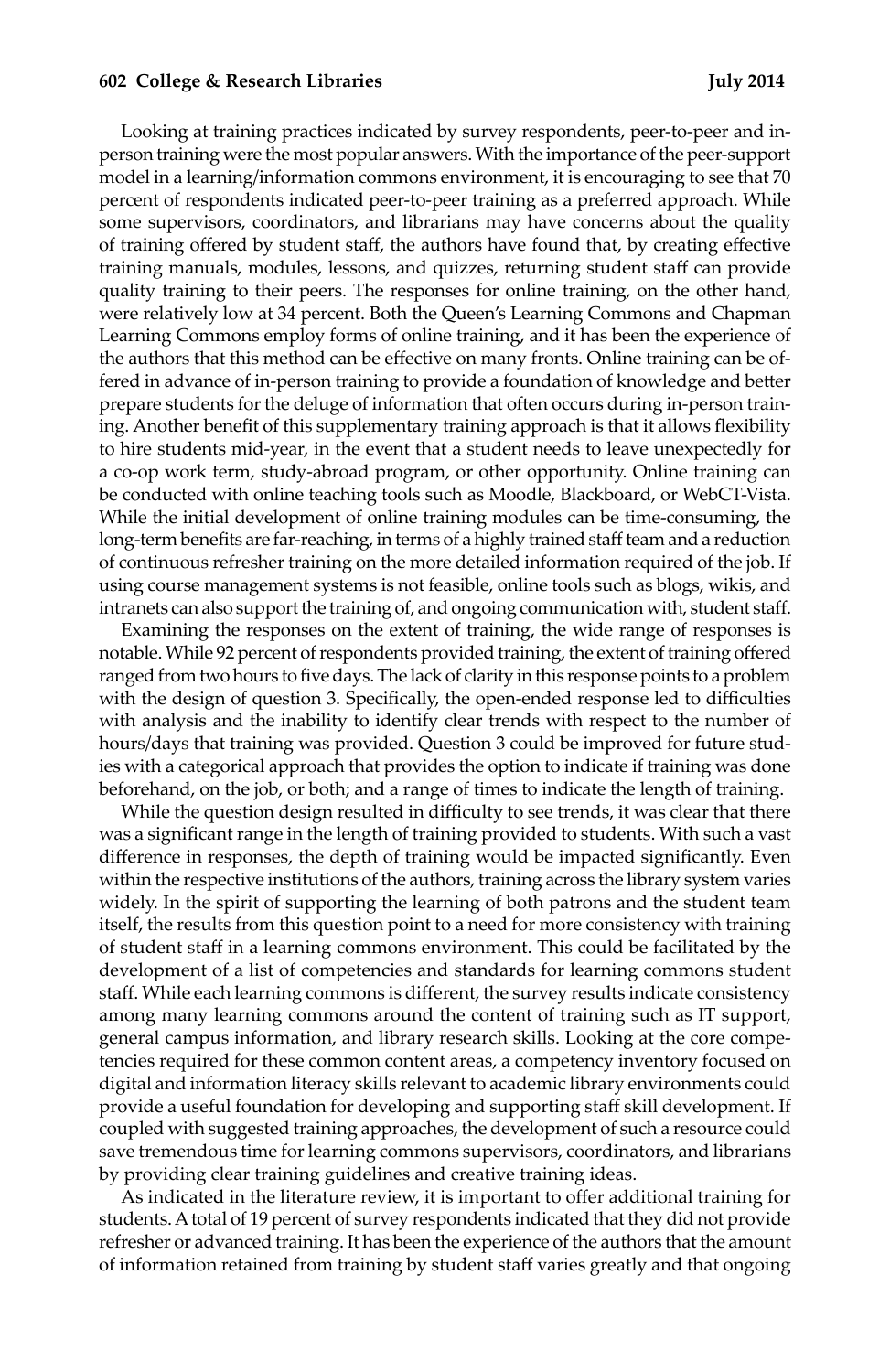training to reinforce skills and knowledge is essential for success of students in their role. Ongoing training can take a variety of forms, including formal training in staff meetings; creative games or quizzes to reinforce knowledge; and guest speakers from other departments to provide unique expertise. Examples applied by the authors include interactive quizzes in online course software; scavenger hunts requiring students to discover information essential for success in the position; and peer-led training on topics of interest for the team. As indicated in the literature,<sup>43</sup> variety is the key when training students and for fostering a skilled student team. Ongoing training topics vary each year due to the expertise of the team and the questions being asked by patrons but typically include issues such as software training (such as Photoshop, Illustrator, MS Office), hardware training (for example, training on camcorders, iPads, or eBook readers), dealing with difficult patrons, microform use, and equipment circulation policies.

A method for determining the type of training required by the team is not only asking the student staff, but monitoring how questions are answered and looking for areas of improvement. According to survey responses, learning commons supervisors employ a variety of methods to ensure accuracy of responses (here are examples of some of these methods: pairing with senior students, informal observation, satisfaction surveys, and end-of-shift reports). For example, both authors require student staff to enter questions and responses into their statistics tracking software**.** At Queen's University, the student staff track their statistics with locally developed software. At UBC, the students use the  $\mathrm{DeskTracker}^{\mathbb{M}}$  library statistics system to document questions. By regularly monitoring the questions and responses entered by student staff into the statistics-tracking systems, areas of improvement are readily identified, and customized training modules are developed to increase the knowledge of the student team. For example, by reviewing the questions, it may be observed that troubleshooting questions (for technical issues, facilities questions, and the like) in the learning commons are not consistently referred by student staff to the correct contacts. Accordingly, a quiz would be developed with sample questions, and students would be asked to whom they would refer each question. The quiz would be administered and reviewed in a staff meeting, and a small prize would be offered to those who answered all questions correctly.

Staff meetings are often the most practical time to deliver ongoing training to student staff; with 73 percent of survey respondents indicating regular staff meetings, such an approach may be feasible for most learning commons environments. These staff meetings not only serve the purpose of training and information delivery, they also serve as an opportunity for team building and staff motivation. Given the importance of regular staff meetings, both the Queen's Learning Commons and UBC's Chapman Learning Commons host regular staff meetings (monthly and biweekly respectively) throughout the term, and attendance is required as part of the students' job contract. While approaches to staff meetings differ, both authors consider attendance at the staff meetings as paid work time (like a shift) and use this time for professional development, ongoing training, and team building. While finding a common meeting time with a large student team can be a difficult task that may require an early morning or late evening meeting time, the benefits in terms of staff knowledge and motivation are extensive.

Another goal for the survey was to learn more about the size of student teams and how they operated. Responses to question 9 of the survey revealed a dramatic range in size of staff teams, from one staff member to 150 student staff. While the intent of the survey was for respondents to answer on behalf of the student team they supervised directly, some respondents were answering on behalf of all programs offering services in their space. The lack of clarity in how participants responded to this question points to a flaw in the design of the question itself. Specifically, this question could be improved on a future study by specifying that participants respond only on behalf of the students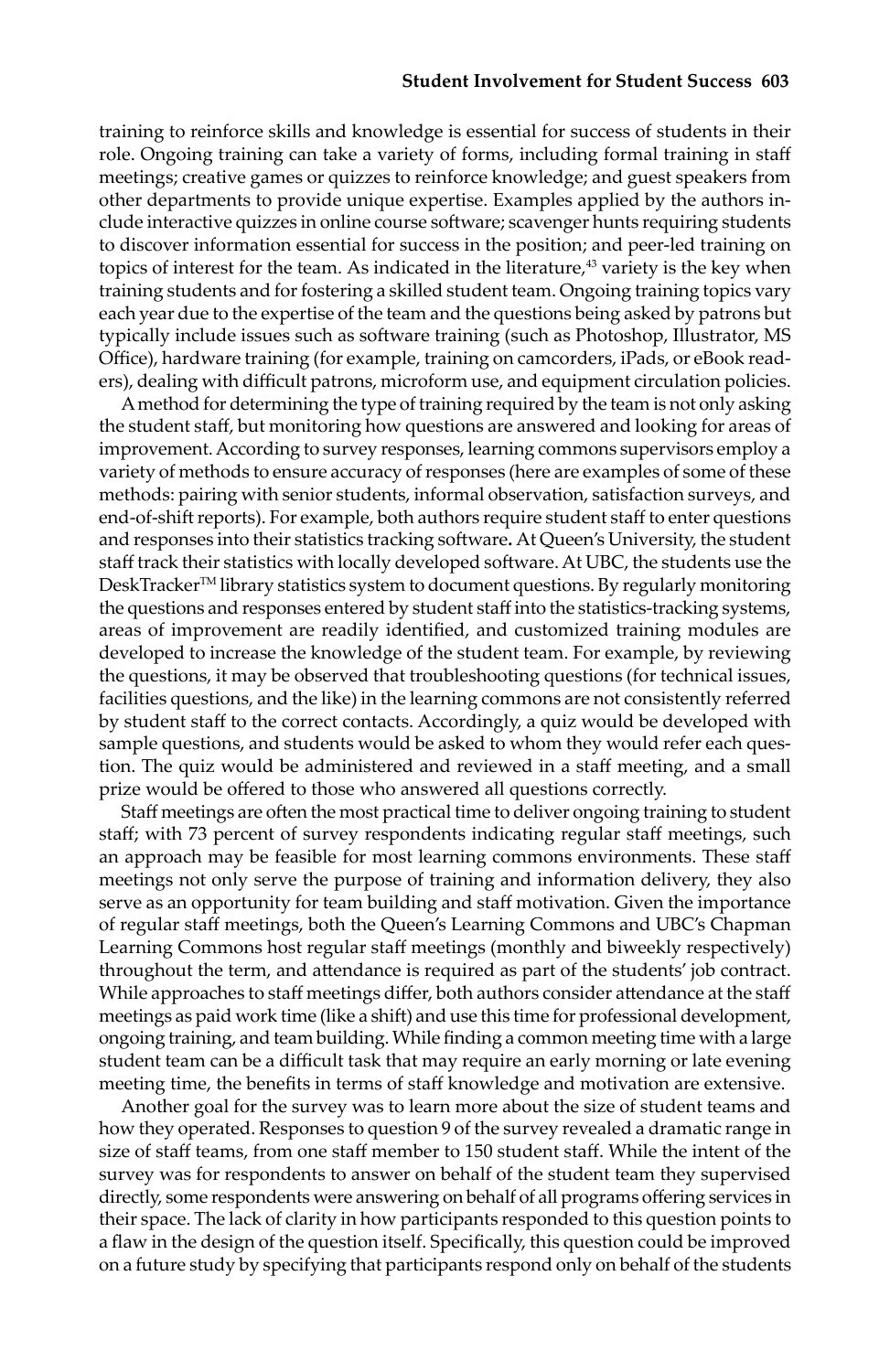they supervise directly (not on behalf of all programs) and also by providing ranges (like 1–5, 6–10) to choose from to indicate staff size, rather than an open-ended option. Clarifying the question would provide better context for analyzing the results, while providing ranges would provide a more consistent set of data to analyze.

Despite these limitations, the range in responses speaks to the extensive networks of students who offer services in a learning commons environment. Highlighting this range specifically, at the Queen's Learning Commons, one author directly supervises twelve students (Learning Commons Student Assistants), while over 100 students offer services out of the space, including writing support (peer tutors), peer coaching, circulation, peer mentoring, and text transcriptions for students with print disabilities. Similarly at UBC's Chapman Learning Commons, one author co-supervises sixteen students, while a total of ninety-five students offer IT support, writing assistance, peer coaching and tutoring out of the space.

Examining the responses to the question on how many hours each student staff member worked spoke to the variety of context in which students worked. While 49 percent of respondents indicated that each student worked ten hours per week or less, 51 percent of respondents indicated that each student staff member worked over ten hours. Given that the majority of respondents hire undergraduate students, the authors found these results surprising, since both work at institutions where staff funding models and union regulations dictate a maximum of 10–12 hours per week for part-time students. For future surveys exploring this question, a helpful follow-up question would be whether these student staff were full-time or part-time students; if some were employed on full-time co-op work terms or internships; and if the learning commons operated within a union environment. Similar to the limitations of question 9, question 10 could also be improved for future studies by providing a range of options to choose from (such as 1–5, 6–10) rather than providing an open-ended response.

The final survey question offered perspective on the number of learning commons that hire staff for twelve months per year versus those who only hired for the academic term. It has been the experience of the authors that service points in learning commons often hire year round, while tutoring and learning support partners (that is, writing centers) do not offer year-round services. Looking at training, a benefit of hiring staff year round is that these students often become role models and leaders to incoming student staff. At both UBC's Learning Commons and Queen's Learning Commons, the summer student team play a central role in developing and delivering training to the incoming fall team and conduct extensive work updating online training modules and documents.

An issue not addressed in the survey, but one that is important to address with further research, is the topic of assessment. How are peer-educator opportunities, training sessions, and service levels assessed in the Learning Commons? How can we measure the impact of peer-led programs both on the students they serve and the students employed by the program? At the University of British Columbia, assessment of the student-staff programs is done through performance reviews that allow for feedback from each student about their experience in the program as well as a "rapid-fire wrap-up" session at the end of each term where the entire student team gets together and shares their thoughts on a number of strategic questions about the Learning Commons. At Queen's and UBC, paper surveys are distributed at the end of annual training programs and are a source of feedback for continual improvement. In addition, graduating student staff at Queen's University meet one-on-one with the coordinator to give their feedback about their experiences as peers in the learning commons. All strategies have been effective means for improving programs in our respective learning commons; however, more work needs to be done to formalize assessment strategies and also more effectively communicate findings.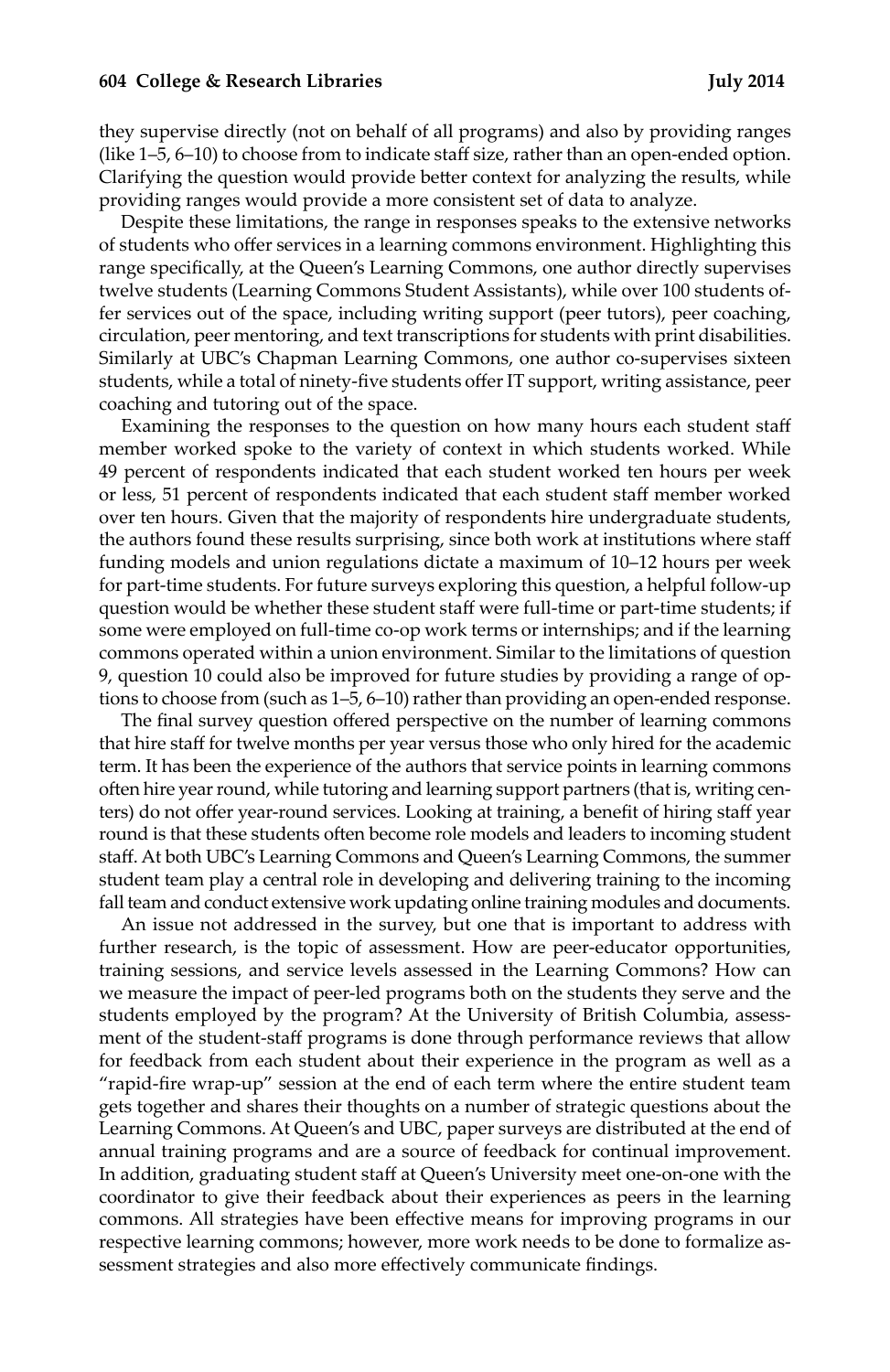Overall, the results from this exploratory study provide a foundation for future research and provide a glimpse at how several learning commons work with their student staff. Limitations include the limited sample size, the convenience sample, lack of institutional demographic data, and the need to provide categorical options for questions 3, 9, and 10 to avoid challenges with data analysis. It is hoped that the challenges revealed with the approach to this survey will serve to inform future studies and highlight opportunities for improvement.

### **Conclusion**

Learning commons are complex environments. While the survey demonstrates many similarities between learning commons environments, each learning commons has different partnerships and collaborative infrastructures, which may lead to diverse and sometimes layered organizational structures. Overall, results highlighted that supervisors invest significant time and resources into training student staff, and there is consistency with the type of training provided despite significant variations in team sizes, demographics, and operations. The survey results also showed that the peer model is prominent in learning commons environments in North America and beyond. Clearly, student staff are fundamental to the operation of learning or information commons environment in academic libraries. The benefits of peer-to-peer service are well documented, particularly since university and college students are often more comfortable approaching a fellow student than a professional for help.

Despite the benefits of hiring student staff, the process of hiring, training, and supervising student staff requires a significant time investment, particularly given high turnover of student staff due to graduation, internships, and semesters spent studying abroad. The implications of this reality on training means that it is important to have a flexible but comprehensive training program that can be offered at various points in the academic term—for example, supplementary online training may provide this kind of flexibility. Results also point to the importance of ongoing training, particularly given the emphasis on hiring undergraduate students, who typically do not have the same level of skills, knowledge, or expertise offered by full-time staff or graduate students.

For new learning commons librarians, coordinators, or supervisors, or those looking to reinvigorate their training program, this study offers key training content areas that may be helpful to emphasize in shaping a training program: IT support, general campus information, and library research skills. The survey results also provide examples of training approaches (online, in-person, peer-to-peer) and strategies for ensuring the quality of responses for student staff (pairing with senior students, informal observation, satisfaction surveys, end-of-shift reports). Ideas for improving training and staff competencies include developing a competencies inventory, tracking student staff responses to questions (to be reviewed regularly), and customizing ongoing training accordingly.

As a next step to this research, it is hoped that more work can be done to connect staff from various learning commons environments in North America and beyond to share expertise, resources, and approaches to fostering a skilled and motivated student team. As part of this process, it would be helpful to develop a shared repository of training resources that may be adapted to other learning commons environments. Such resources could help reduce the time and effort invested in developing unique training programs and offer inspiration and a fresh perspective in terms of rejuvenating an existing training program. While the ongoing process of hiring, training, and mentoring new students in a learning commons environment can be a daunting and challenging task, the rewards to both students and supervising staff are immeasurable. Investing in student training not only improves service in a learning commons; it also offers personal growth and professional development opportunities that serve students well beyond graduation.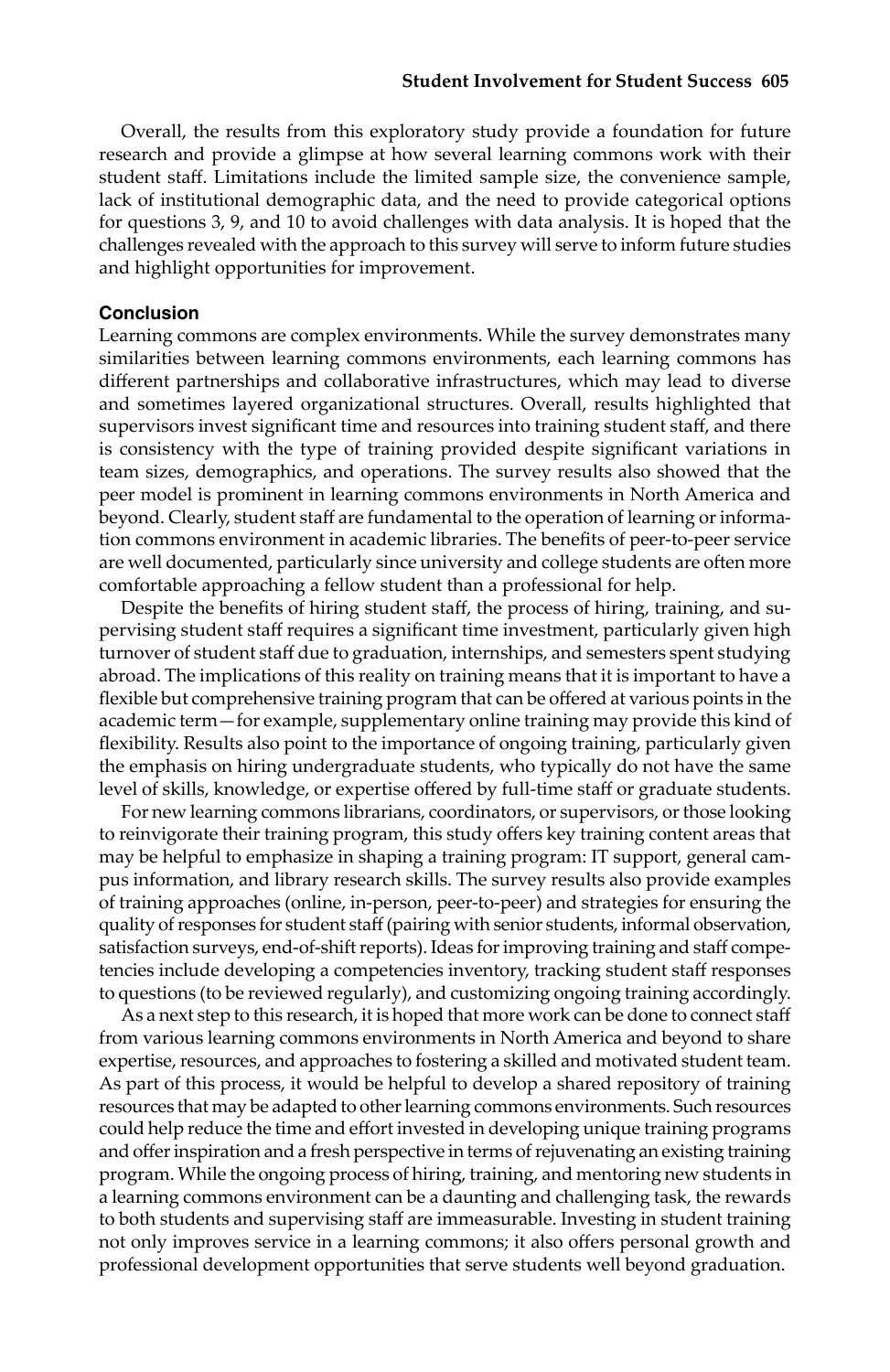# APPENDIX A. Letter of Intent

# **Students in the Learning (or Information) Commons**

Dear Learning (Information) Commons Supervisor, Coordinators, or Librarians, You are invited to participate in research about students in the Learning /information Commons conducted by Ms. Nathalie Soini (Queen's University, Queen's Learning Commons) and Ms. Julie Mitchell (University of British Columbia, Chapman Learning Commons). The purpose of this research is to gain a better understanding of how students are trained to answer questions in an academic setting. Moreover, our research will also help all coordinators, supervisors, or librarians with further training and quality assurance in their Commons.

The research timeline will be as follows:

E-mail listservs with Letter of Intent and Survey—end of September 2011 Survey deadline—end of October 2011 Analysis of data—November–December 2011

The survey should not take more than 15 minutes to complete. Your identity will remain anonymous unless you choose to identify yourself. We would appreciate it if you could answer all material as frankly as possible. However, you should not feel obliged to answer any materials that you find objectionable or that makes you feel uncomfortable. You can withdraw without prejudice at any time with no adverse personal effect. If you withdraw, please contact Nathalie Soini (soinin@queensu.ca) and all of your data entered will be removed permanently. All data will be stored on a server at the University of British Columbia and at Queen's University. Only the primary researchers will have access to this data. All data will be removed from the servers after 2 years. The data compiled from the survey may be published in professional journals or presented at conferences, but any such presentations will be of general findings and will not breach individual confidentiality (if you have chosen to remain anonymous). If you complete the survey, please contact Nathalie Soini to receive a copy of the study findings.

Any questions about study (data and survey) may be directed to:

Nathalie Soini Learning Commons Coordinator Queen's University Kingston, ON (613) 533-6000 x75566 soinin@queensu.ca

Any ethical concerns about the study may be directed to the Chair of the General Research Ethics Board at chair.GREB@queensu.ca or (613) 533-6081.

*This study has been granted clearance according to the recommended principles of Canadian ethics guidelines and Queen's University.*

Again, thank you for your interest in participating in this research study.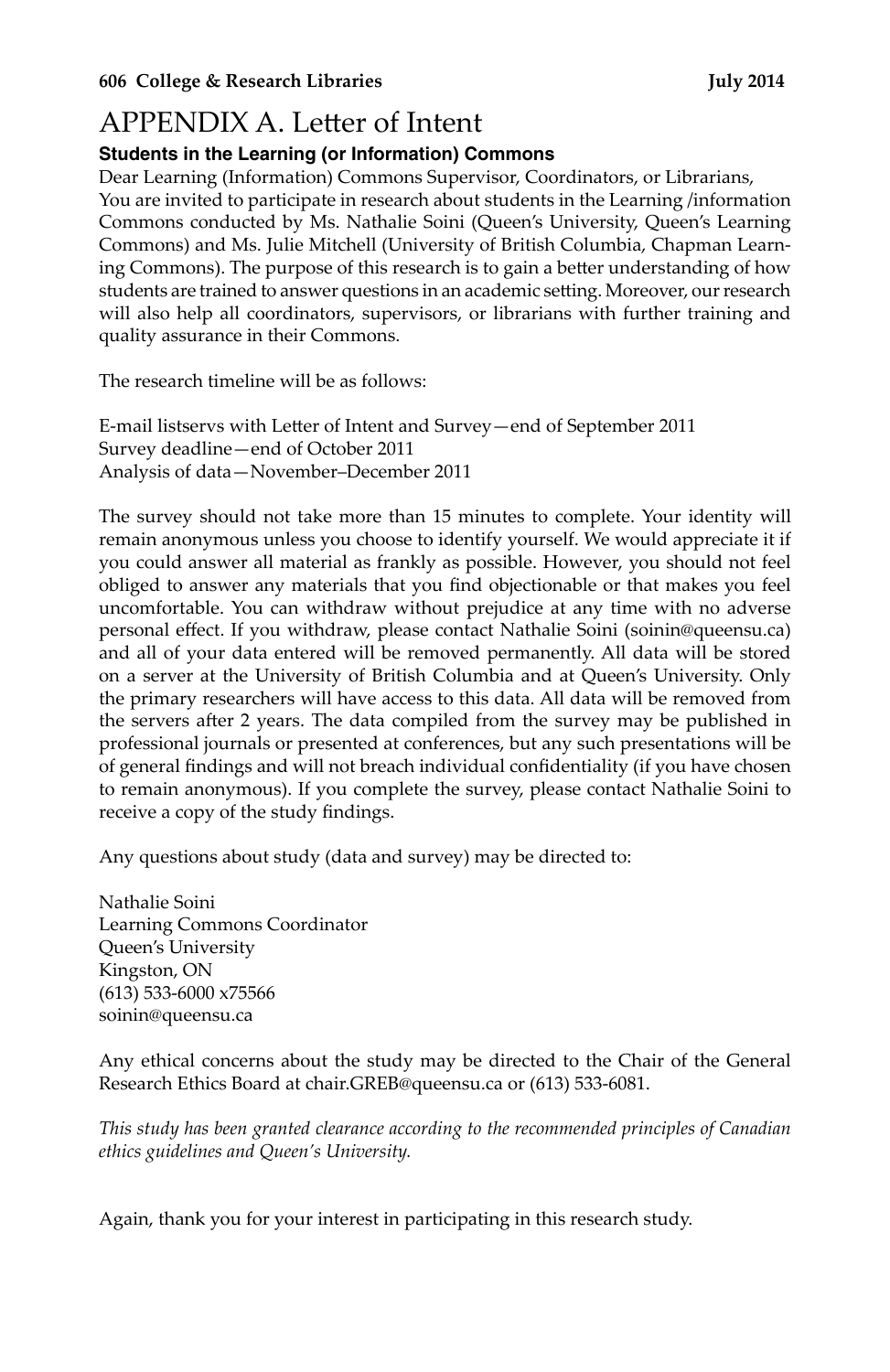# APPENDIX B. Learning/Information Commons Student Staff Research

# **ONLINE SURVEY**

- 1. Whom do you hire as your student staff? (Choose all that apply)
	- Undergraduates
	- Graduates
	- Library school students
	- Other

# **TRAINING**

- 2. How do you train your student staff? (Choose all that apply)
	- In-person training
	- Online training
	- Peer-to-peer training
- 3. What is the extent of the training? (How many days/hours and is it done on the job or beforehand?)
- 4. What is the content of the training? (Choose all that apply)
	- Library research skills
	- IT support
	- Learning skills support
	- Writing skills support
	- Adaptive technology support
	- Career services skills
	- General campus information
	- Other
- 5. After initial training, do you provide refresher or advanced training? *Yes/No*
- 6. If yes, what do you offer and how often?
- 7. How do you ensure that questions are answered accurately by your staff?
- 8. Do you hold regular staff meetings to review staff issues, problems, questions, etc.? *Yes/No*
- 9. How many students are employed by your Commons?
- 10. How many hours does each of your students work per week?
- 11. Do your students work all year (12 months) or only during the academic year?
- 12. Other comments?

### **Notes**

 <sup>1.</sup> Joan K. Lippincott, "Linking the Information Commons to Learning," in *Learning Spaces*, ed. Diana G. Oblinger (Washington, DC: Educause, 2006), 7.3.

 <sup>2.</sup> Allison I. Faix et al., "Peer Reference Redefined: New Uses for Undergraduate Students,"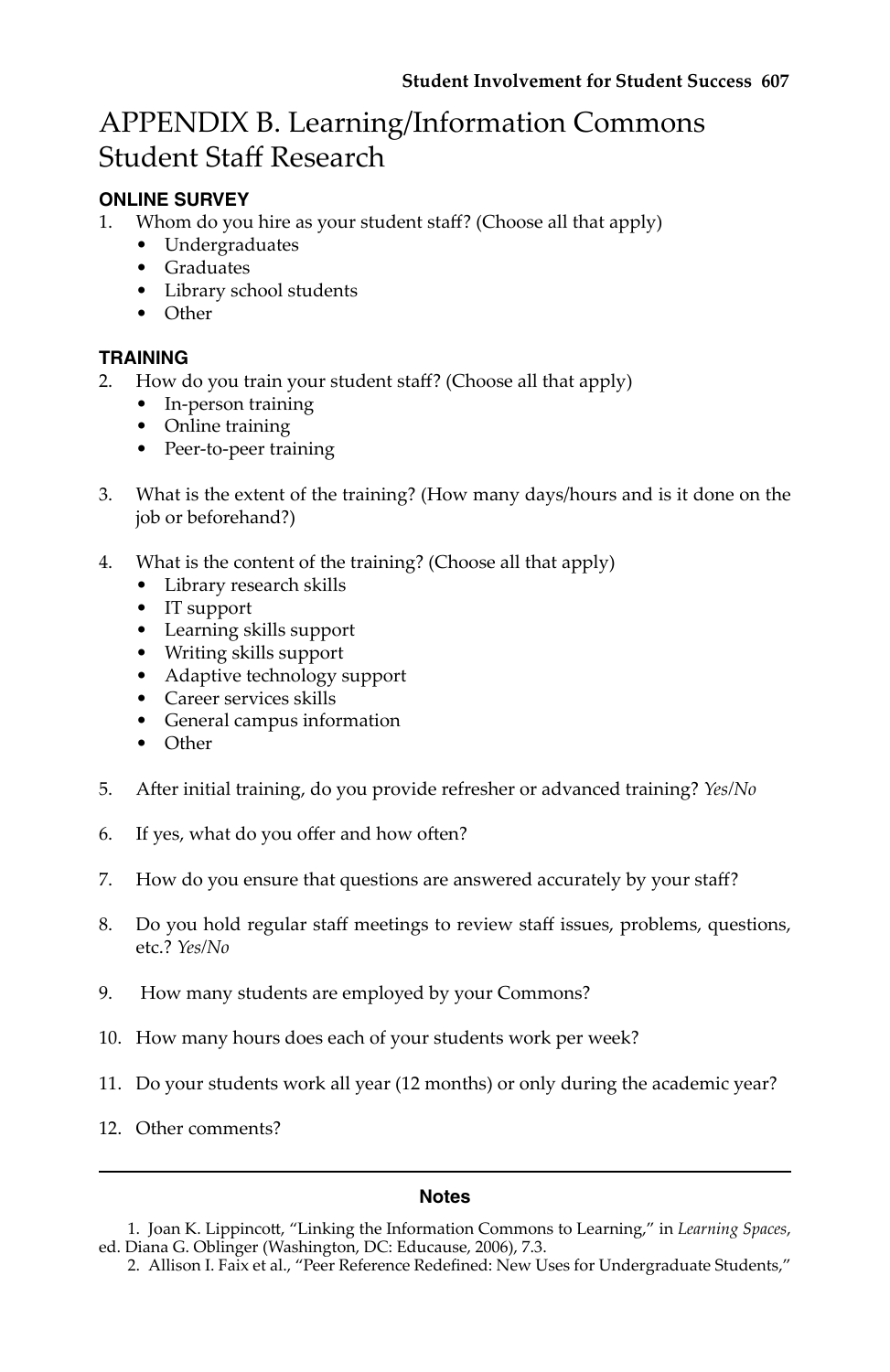*Reference Services Review* 38, no. 1 (2010): 90–107.

 3. Andrea G. Stanfield and Russell L. Palmer, "Peer-ing into the Information Commons: Making the Most of Student Assistants in New Library Spaces," *Reference Services Review* 38, no. 4 (2010): 634–46.

 4. W.F. Heinlein, "Using Student Assistants in Academic Reference," *Reference Quarterly* 15, no. 4 (1976): 323.

 5. Orrin B. Powell, "The Student Who Assumes Counseling Responsibilities," *Faculty in College Counseling*, ed. Melvene Draheim Hardee (New York: McGraw-Hill, 1959).

 6. Stephanie R. Ganser and Tricia L. Kennedy, "Where It All Began: Peer Education and Leadership in Student Services," *New Directions for Higher Education,* no. 157 (2012): 17.

 7. Debbi Dinkins and Susan M. Ryan, "Measuring Referrals: The Use of Paraprofessionals at the Reference Desk," *Journal of Academic Librarianship* 36, no. 4 (2010): 279.

 8. Stanfield and Palmer, "Peer-ing into the Information Commons*,"* 634–46; Faix et al., "Peer Reference Redefined*,*" 90–107; Theresa S. Arndt, "Reference Service Without the Desk," *Reference Services Review* 38, no. 1 (2010): 71–80.

 9. Ruth E. Neal et al., "Peer Education in the Commons: A New Approach to Reference Services," *Medical Reference Services Quarterly* 29, no. 4 (2010): 405–13; Frances O'Neil and Jenny Comley, "Models and Management of Student Employees in an Australian University Library," *Australian Academic & Research Libraries* 41, no. 2 (2010): 100–12; James K. Elmborg and Sheril Hook, *Centers for Learning: Writing Centers and Libraries in Collaboration,* (Chicago: Association of College and Research Libraries, 2005), 231; Karin de Jager, "Navigators and Guides: The Value of Peer Assistance in Student Use of Electronic Facilities," *VINE: The Journal of Information and Knowledge Management Systems* 34, no. 3 (2004): 109; Jacqueline Borin, "Training, Supervising, and Evaluating Student Information Assistants," *Reference Librarian* 34, no. 72 (21): 195–206.

10. Arthur P. Young, "Student Assistants: A Report and a Challenge," *Reference Quarterly* 9, no. 4 (1970): 295–97.

11. Joseph B. Cuseo, *The Freshman Orientation Seminar: A Research-Based Rationale for Its Value, Delivery, and Content. The Freshman Year Experience* (Columbia: Center for the Study of the Freshman Year Experience, University of South Carolina, 1991): 9.

12. O'Neil and Comley, "Models and Management of Student Employees*,*" 104.

13. Jaime L. Shook and Jennifer R. Keup, "The Benefits of Peer Leader Programs: An Overview from the Literature," *New Directions for Higher Education*, no. 156 (2012): 5–16.

14. Shook and Keup, "The Benefits of Peer Leader Programs," 5–16.

15. Ibid.; Alexander W. Astin, "Student Involvement: A Developmental Theory for Higher Education," *Journal of College Student Personnel* 25, no. 4 (1984): 297–308.

16. Ernest T. Pascarella and Patrick T. Terenzini, *How College Affects Students: A Third Decade of Research*, vol. 2, (San Francisco: Jossey-Bass, A Wiley Imprint, 2005): 518.

17. Shook and Keup, "The Benefits of Peer Leader Programs," 5–16.

18. Brian O'Sullivan, "Organizing, Leading and Managing Student Services," *Achieving Student Success: Effective Student Services in Canadian Higher Education*, ed. Donna Gail Hardy Cox and

Charles Carney Strange (Montreal: McGill-Queen's University Press, 2010): 179.

19. Astin, "Student Involvement," 297–308.

20. Ibid.

21. Pascarella and Terenzini, *How College Affects Students*, 133.

22. O'Neil and Comley, "Models and Management of Student Employees," 101.

23. Ruth Sara Connell and Patricia J. Mileham, "Student Assistant Training in a Small Academic Library," *Public Services Quarterly* 2, no. 2/3 (2006): 69–84.

24. Stanfield and Palmer, "Peer-ing into the Information Commons," 636–37.

25. Faix et al., "Peer Reference Redefined," 103.

26. Ganser and Kennedy, "Where It All Began," 17–29.

27. Faix et al., "Peer Reference Redefined," 94.

28. Stanfield and Palmer, "Peer-ing into the Information Commons*,*" 635.

29. Connell and Mileham, "Student Assistant Training in a Small Academic Library," 74.

30. Michael D. Kathman and Jane McGurn Kathman, *Managing Student Employee in College Libraries*, 3rd ed. (Chicago: College Library Information Packet Committee, College Libraries Section, Association of College and Research Libraries, 2006).

31. Borin, "Training, Supervising, and Evaluating Student Information Assistants," 195–206.

32. Borin, "Training, Supervising, and Evaluating Student Information Assistants," 199.

33. Nancy E. Adams and James B. Young, "Users Learning from Users: Building a Learning

Commons from the Ground Up at a New University," *College and Undergraduate Libraries* 17, no. 2/3 (2010): 154.

34. Ibid.

35. Faix et al., "Peer Reference Redefined," 90–107; Stanfield and Palmer, "Peer-ing into the